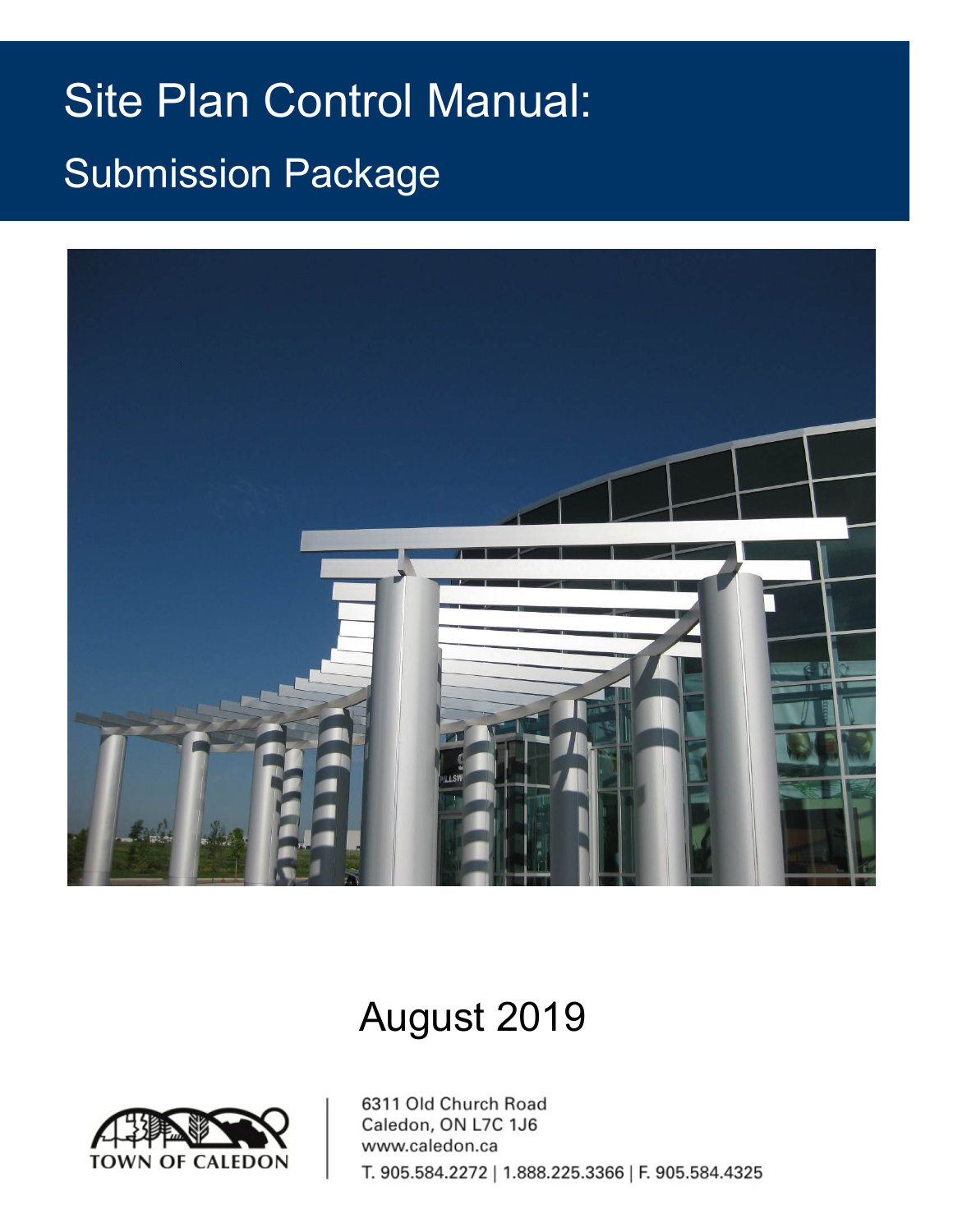### **Table of Contents**

| Application for Site Plan Approval           | 3              |
|----------------------------------------------|----------------|
| <b>Overall Application Package Checklist</b> | 6              |
| Site Plan Drawings Checklist                 | $\overline{7}$ |
| Landscape Checklist                          | 10             |
| <b>Grading and Drainage Checklist</b>        | 13             |
| <b>Accessibility Checklist</b>               | 15             |
| <b>Standard Notes and Details</b>            | 17             |
| <b>Engineer Letter of Conformance</b>        | 23             |
| Landscape Architect Letter of Conformance    | 24             |
| <b>Ontario Building Code Data Matrix</b>     | 25             |
| Zoning By-law Matrix                         | 26             |
| <b>Contact List</b>                          | 27             |

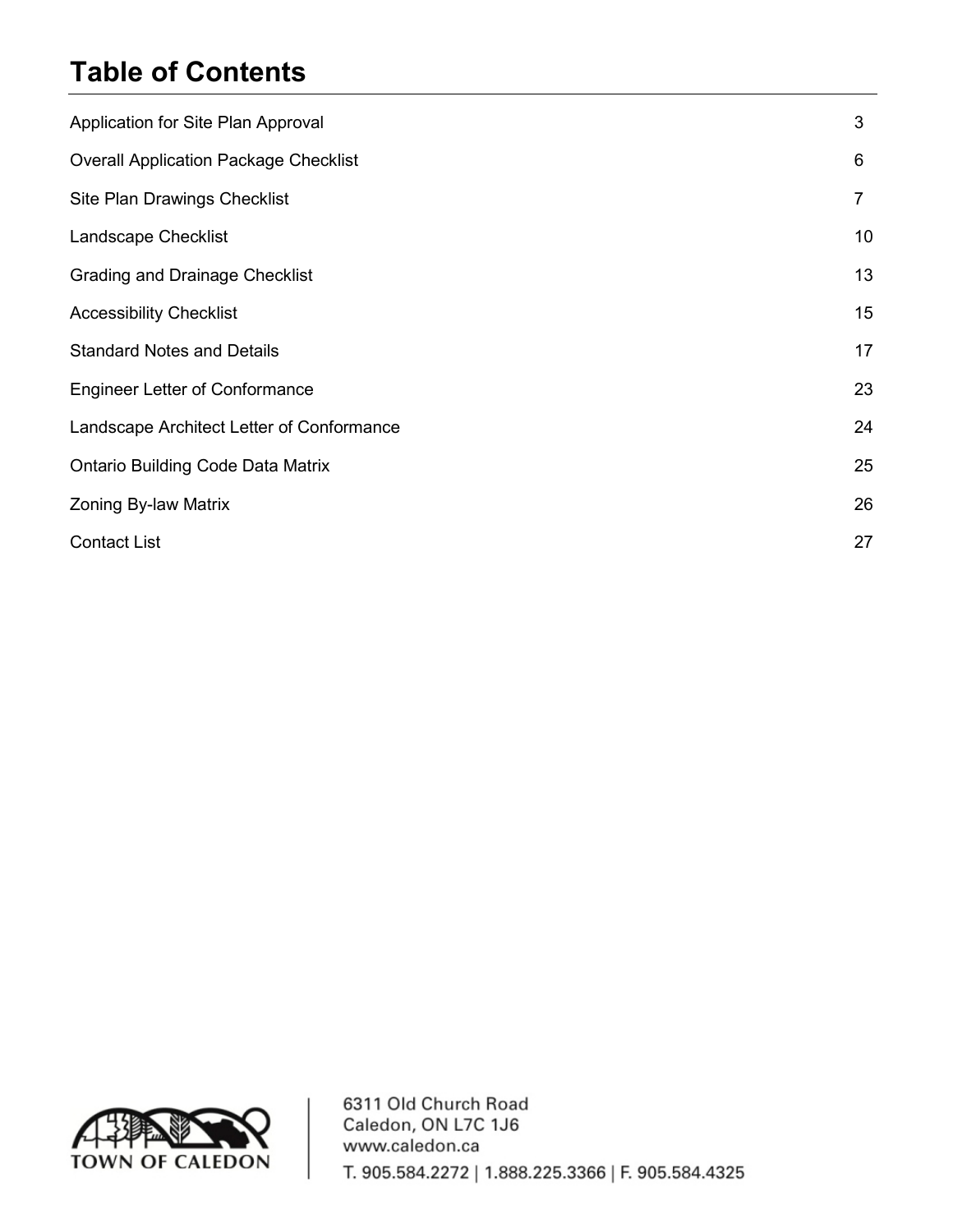### **Application for Site Plan Approval Page 3**

|    | 1. Site Plan Approval Stream<br>Full (Regular)<br>$\mathbf{1}$                                          | Full (Complex) $\Box$ | Amendment $\Box$ |             | Scoped $\Box$ | Fast-Track<br>$\mathbf{I}$ |
|----|---------------------------------------------------------------------------------------------------------|-----------------------|------------------|-------------|---------------|----------------------------|
|    | 2. Project Name                                                                                         |                       |                  |             |               |                            |
|    | 3. Property Information<br><b>Municipal Address:</b>                                                    |                       |                  |             |               |                            |
|    | Legal Description:                                                                                      |                       |                  |             |               |                            |
|    | Roll Number:                                                                                            |                       |                  |             |               |                            |
|    | PIN Number:                                                                                             |                       |                  |             |               |                            |
|    | <b>Property Size:</b>                                                                                   |                       |                  | Hectares    | Acres         |                            |
| 4. | <b>Applicant Information</b><br><b>Applicant Name:</b><br>Applicant is:<br><b>Full Mailing Address:</b> | Agent                 | Owner            |             |               |                            |
|    |                                                                                                         | (Number)              | (Street)         | (City/Town) |               | (Postal Code)              |
|    | Email:                                                                                                  |                       |                  |             |               |                            |
|    | Telephone:                                                                                              |                       |                  | Fax:        |               |                            |
| 5. | <b>Registered Owner's Information</b><br><b>Owner Name:</b>                                             |                       |                  |             |               |                            |
|    | <b>Full Mailing Address:</b>                                                                            | (Number)              | (Street)         | (City/Town) |               | (Postal Code)              |
|    | Email:                                                                                                  |                       |                  |             |               |                            |
|    | Telephone:                                                                                              |                       |                  | Fax:        |               |                            |

#### **6. Proposal Information**

| Existing uses on Property:       |  |
|----------------------------------|--|
| General Description of Proposal: |  |

#### **7. Servicing**

| <b>Services:</b>          | <b>Existing</b> | <b>Proposed</b> |
|---------------------------|-----------------|-----------------|
| <b>Municipal Water</b>    |                 |                 |
| <b>Municipal Sanitary</b> |                 |                 |
| Well                      |                 |                 |
| Septic                    |                 |                 |

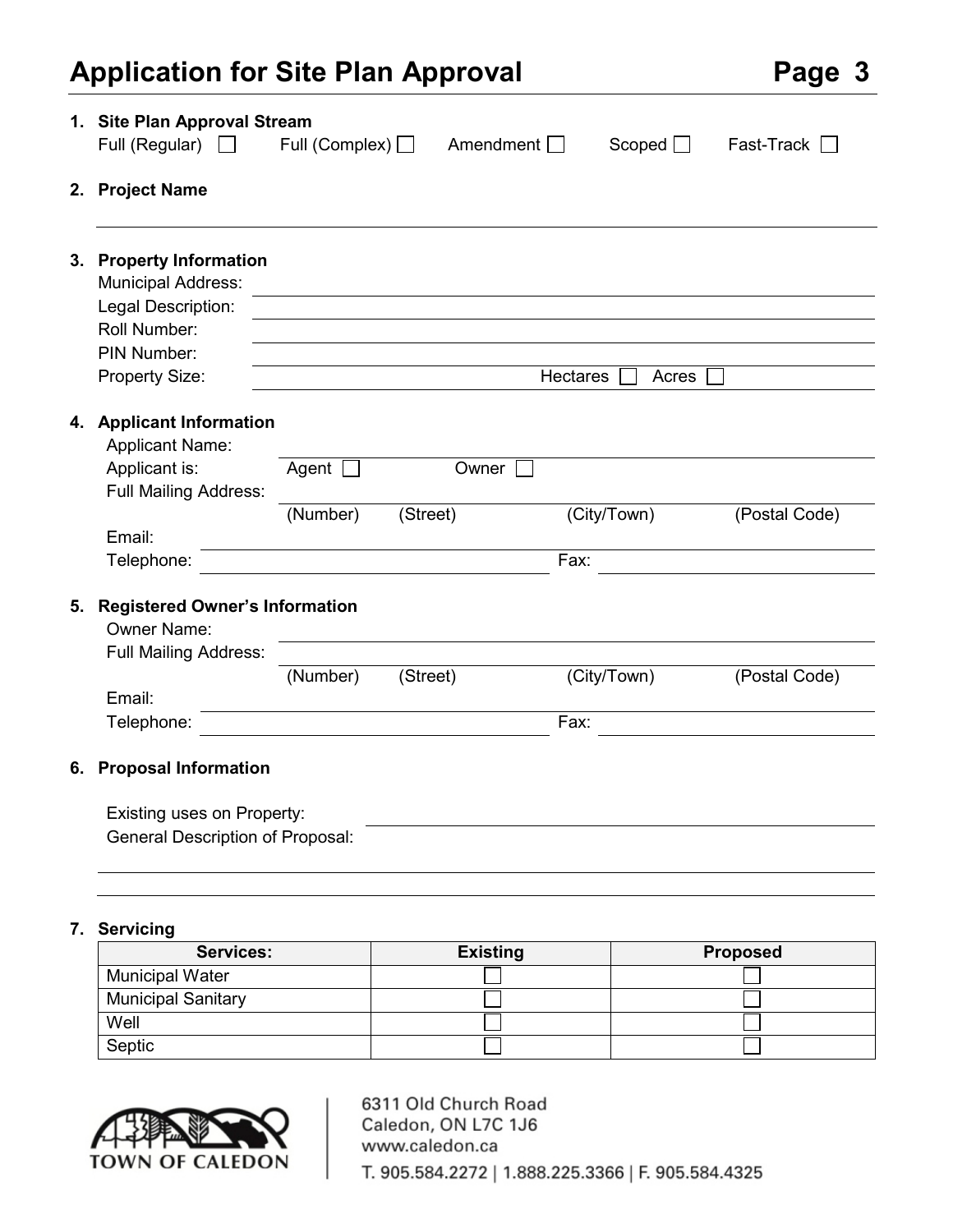#### **8. Previous Applications/Agreements (List Application Type and File Number)**

| <b>Previous Applications/Agreements:</b> | <b>File Number</b> | <b>Status</b> |
|------------------------------------------|--------------------|---------------|
|                                          |                    |               |
|                                          |                    |               |
|                                          |                    |               |

#### **9. Applicable Planning Documents**

| <b>Provincial Policy Statement:</b>        |  |
|--------------------------------------------|--|
| Places to Grow Plan:                       |  |
| Greenbelt Plan:                            |  |
| Oak Ridges Moraine Conservation Plan Area: |  |
| Niagara Escarpment Plan:                   |  |
| <b>Official Plan:</b>                      |  |
| Zoning By-law 2006-50:                     |  |
| Zoning By-law 87-250:                      |  |
| Zoning By-law 2008-50:                     |  |
|                                            |  |

#### **10. Applicable Conservation Authority**

| Toronto and Region Conservation Authority (TRCA):  |
|----------------------------------------------------|
| Credit Valley Conservation (CVC):                  |
| Lake Simcoe Region Conservation Authority (LSRCA): |
| Nottawasaga Valley Conservation Authority (NVCA):  |

#### **11. Additional Information**

a. Has there been any previous industrial or commercial use on the subject lands?<br> $V_{\text{eq}} \quad \Box \qquad \qquad I \quad I \quad I \quad \Box$  $V_{\text{ee}}$   $\Box$  No  $\Box$ 

| Yes II                  |  | $NQ \mid \mid$ | <b>UNKNOWN</b> |
|-------------------------|--|----------------|----------------|
| If yes, please specify: |  |                |                |

- b. Has there been any gas station or other fuel dispensing/storage facility on the subject lands?  $Yes \Box \qquad No \Box$  Unknown  $\Box$ If yes, please specify:
- c. Has there been any contamination by former uses on the site or adjacent lands?  $Yes \Box \qquad No \Box$  Unknown  $\Box$ If yes, please specify:
- d. Is the property mortgaged? Yes  $\Box$  No  $\Box$

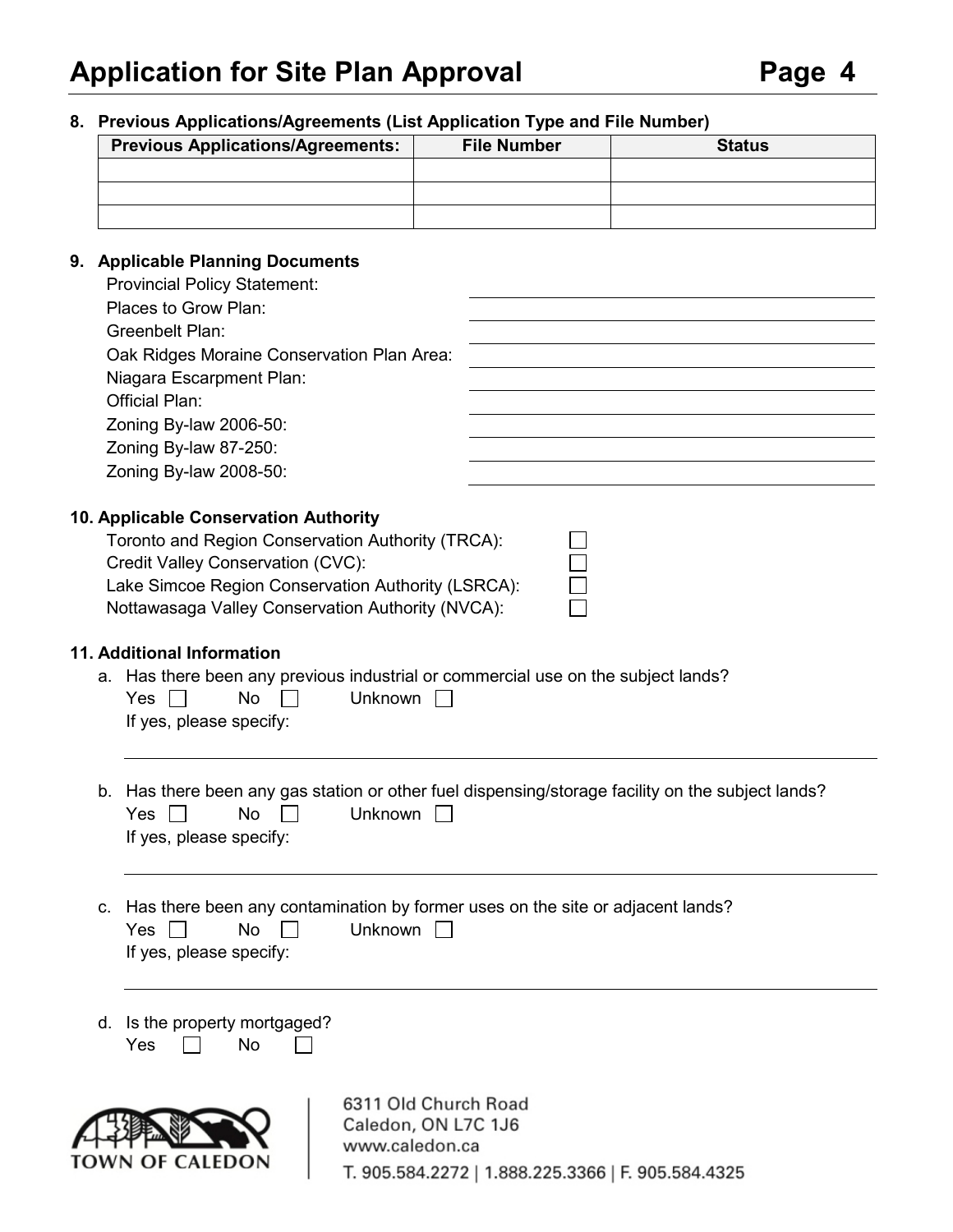#### **12. Collection of Information**

Information is being collected under the authority of the Planning Act, R.S.O. 1990, CHAPTER P.13. In accordance with that Act, the Town of Caledon provides public access to all Planning Act applications, supporting information, and comments submitted to the Town for review. In submitting the information to the Town, the submitter acknowledges that the information contained in this application and any supporting information including reports, studies and drawings provided by the owners, agents, consultants or solicitors, and any comments received from the public, together constitute public information and will become part of the public record. In accordance with the Municipal Freedom of Information and Protection of Privacy Act, R.S.O. 1990, c. M.56, copies of the application and any of its supporting information, documents or comments may be released or made available to the general public though the Town's website or by any other means.

If you have any questions regarding Freedom of Information (FOI) or Access Requests, please contact the FOI Coordinator by phone at [905.584.2272](tel:905.584.2272) x. 4168 or by email at [records@caledon.ca](mailto:records@caledon.ca)

#### **13. Applicant Signature**

I, \_\_\_\_\_\_\_\_\_\_\_\_\_\_\_\_\_\_\_\_\_\_\_\_\_\_\_\_, hereby declare that the statements herein are to the best of my knowledge a true and complete representation of the purpose and intent of this application.

(Signature) (Date)

 $\_$  , and the set of the set of the set of the set of the set of the set of the set of the set of the set of the set of the set of the set of the set of the set of the set of the set of the set of the set of the set of th

#### **13. Owner's Authorization**

I, \_\_\_\_\_\_\_\_\_\_\_\_\_\_\_\_\_\_\_\_\_\_, owner of the subject lands, hereby authorize to act as agent(s) for the purpose of all matters with respect to processing this application.

(Signature) (Date)

\_\_\_\_\_\_\_\_\_\_\_\_\_\_\_\_\_\_\_\_\_\_\_\_\_\_\_\_\_\_\_\_\_\_\_\_ \_\_\_\_\_\_\_\_\_\_\_\_\_\_\_\_\_\_\_\_\_\_\_\_\_\_\_\_\_\_\_\_\_\_\_\_

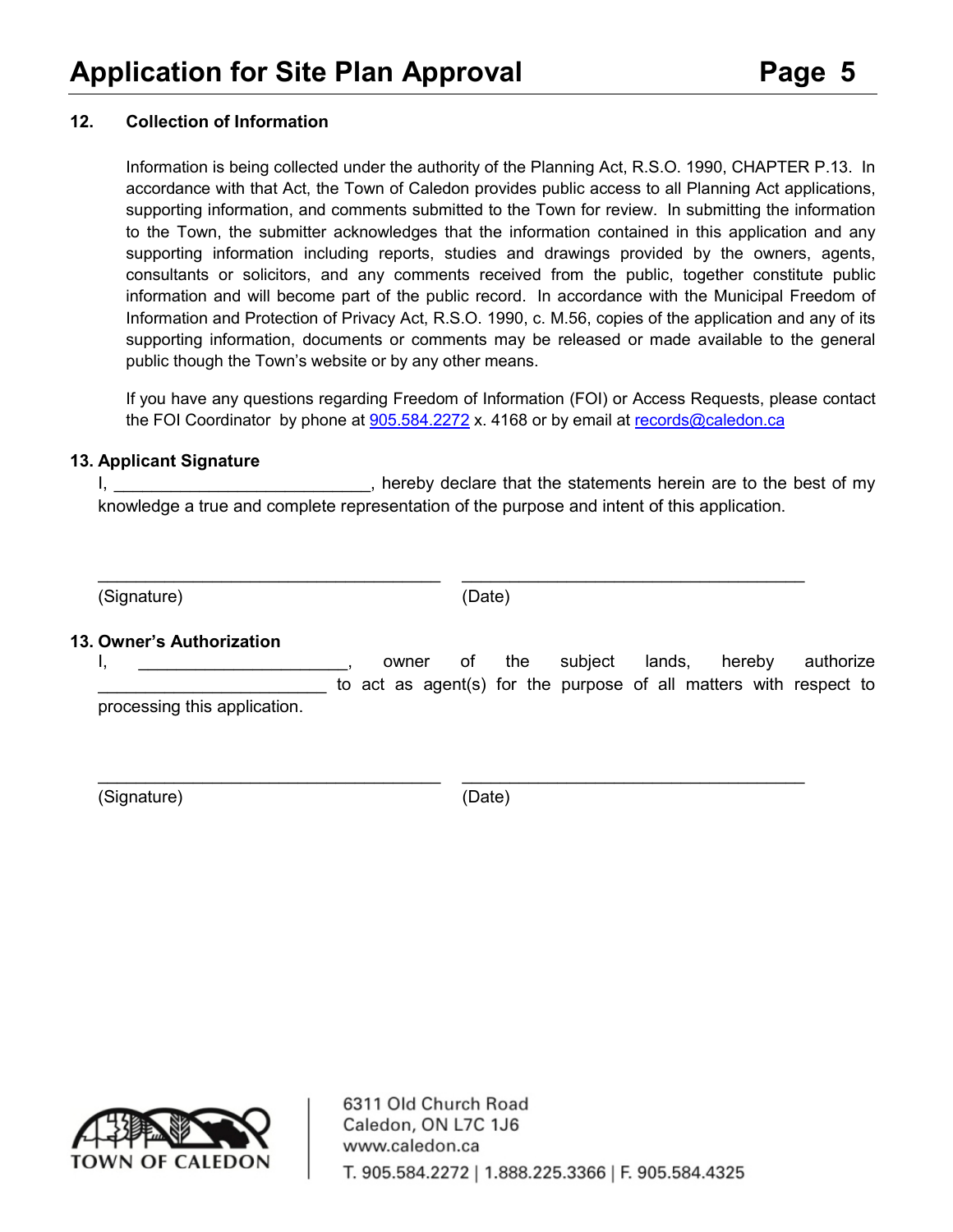## **Overall Application Package Checklist Page 6**

 $\Box$ 

 $\Box$ 

 $\Box$ 

 $\Box$ 

| Prior to submitting a Site Plan application, please ensure that the following information has been reviewed<br>and is included in the submission package: |  |
|-----------------------------------------------------------------------------------------------------------------------------------------------------------|--|
| 1. All Required Material as per the Pre-Consultation (DART) Meeting Form has been submitted                                                               |  |
| 2. All Required Material has been packaged in accordance with the Material Distribution Chart                                                             |  |
| 3. A Cover Letter containing a detailed description of the proposed development                                                                           |  |
| 4. A Completed Application Form                                                                                                                           |  |

- 5. Statement of Agreement from any person sharing rights-of-ways, easements or mutual facilities (if applicable)
- 6. Registered Deeds & Mortgages
- 7. All required drawings and plans are to be/include:
	- Folded to 8  $\frac{1}{2}$ " x 11" in size
- 8. All checklists, forms and templates contained in the Site Plan Control Manual (Submission Package)

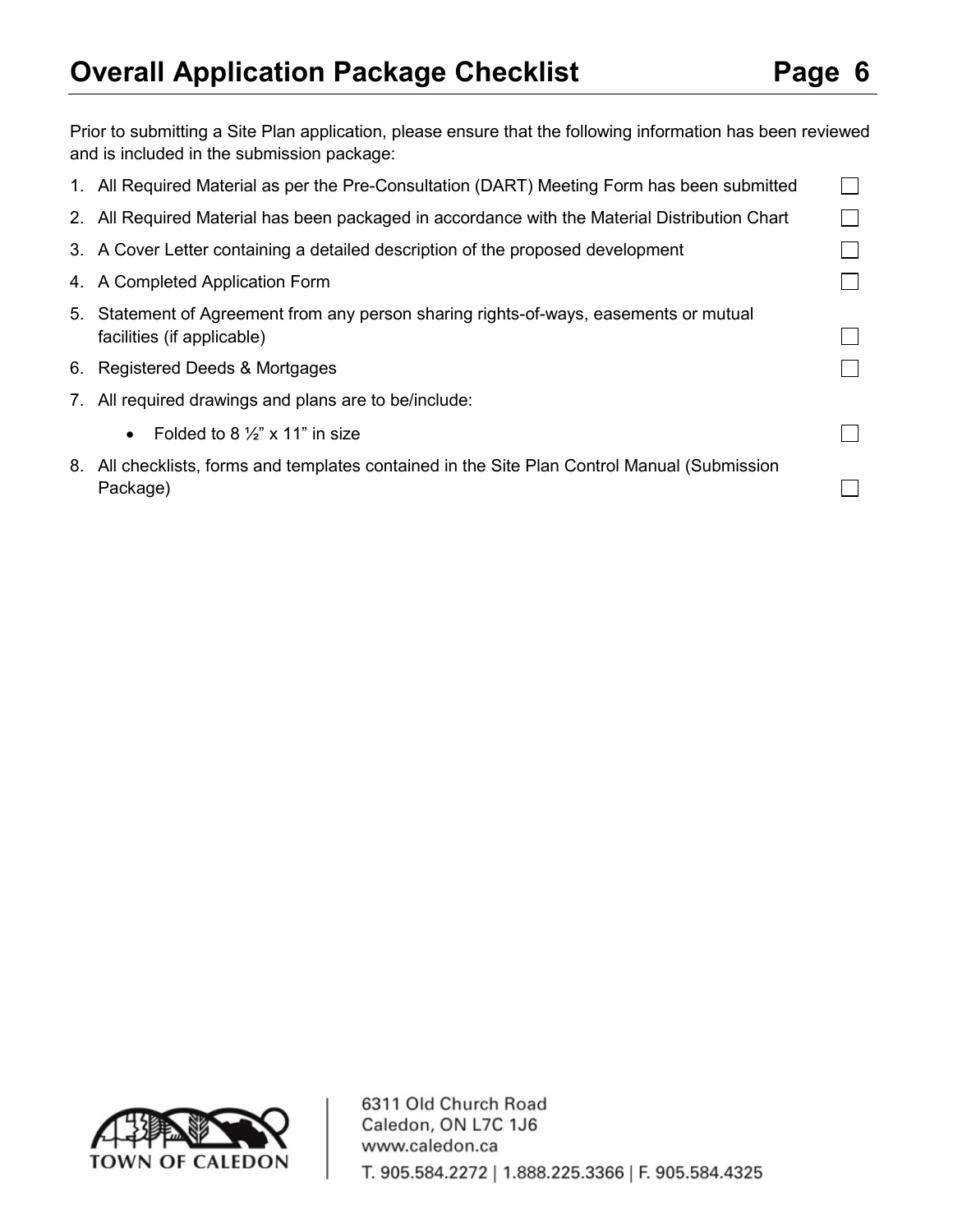$\Box$ 

П

 $\Box$ 

The proposal shall have regard for:

- 1. Character, scale, appearance and design features of buildings and their sustainable design, but only to the extent that it is a matter of exterior design.
- 2. Sustainable design elements on adjoining highway under a municipality's jurisdiction (i.e. trees, shrubs, hedges, plantings or other ground cover, permeable paving materials, street furniture, curb ramps, waste and recycling containers and bicycle parking facilities).
- 3. Accessibility for persons with disabilities (see Accessibility Checklist)

#### **Site Plan Drawings**

Please ensure that Site Plan Drawings are formatted as and contain the following information:

#### Administrative Details

| 1. Metric Scale of 1:250 or other standard scale             |                                                                                                |  |
|--------------------------------------------------------------|------------------------------------------------------------------------------------------------|--|
| Signed and stamped by a qualified professional<br>2.         |                                                                                                |  |
| 3.                                                           | Project Details such as name, submission date, phasing outline                                 |  |
| 4. Applicant and owner information                           |                                                                                                |  |
| 5. Legal Description and municipal address                   |                                                                                                |  |
| 6. Drawing number and title                                  |                                                                                                |  |
| Town of Caledon Site Plan file number<br>7.                  |                                                                                                |  |
| Revision box and dates<br>8.                                 |                                                                                                |  |
|                                                              | 9. Key map showing the location of the property, provincial, regional and municipal roads      |  |
| 10. North arrow                                              |                                                                                                |  |
| 11. Scale bar                                                |                                                                                                |  |
| 12. Zoning By-law Matrix (See Zoning By-law Matrix Template) |                                                                                                |  |
|                                                              | 13. Ontario Building Code Data Matrix (See Ontario Building Code Data Matrix Template)         |  |
| <b>Site Characteristics</b>                                  |                                                                                                |  |
|                                                              | 14. Lot boundaries, bearings and dimensions from a legal survey, prepared by an OLS            |  |
| 15. Adjacent land uses and existing structures               |                                                                                                |  |
|                                                              | 16. Locations of easements, site triangles, 0.3 m reserves, road widening and land dedications |  |
|                                                              | 6311 Old Church Road<br>Caledon, ON L7C 1J6                                                    |  |



www.caledon.ca T. 905.584.2272 | 1.888.225.3366 | F. 905.584.4325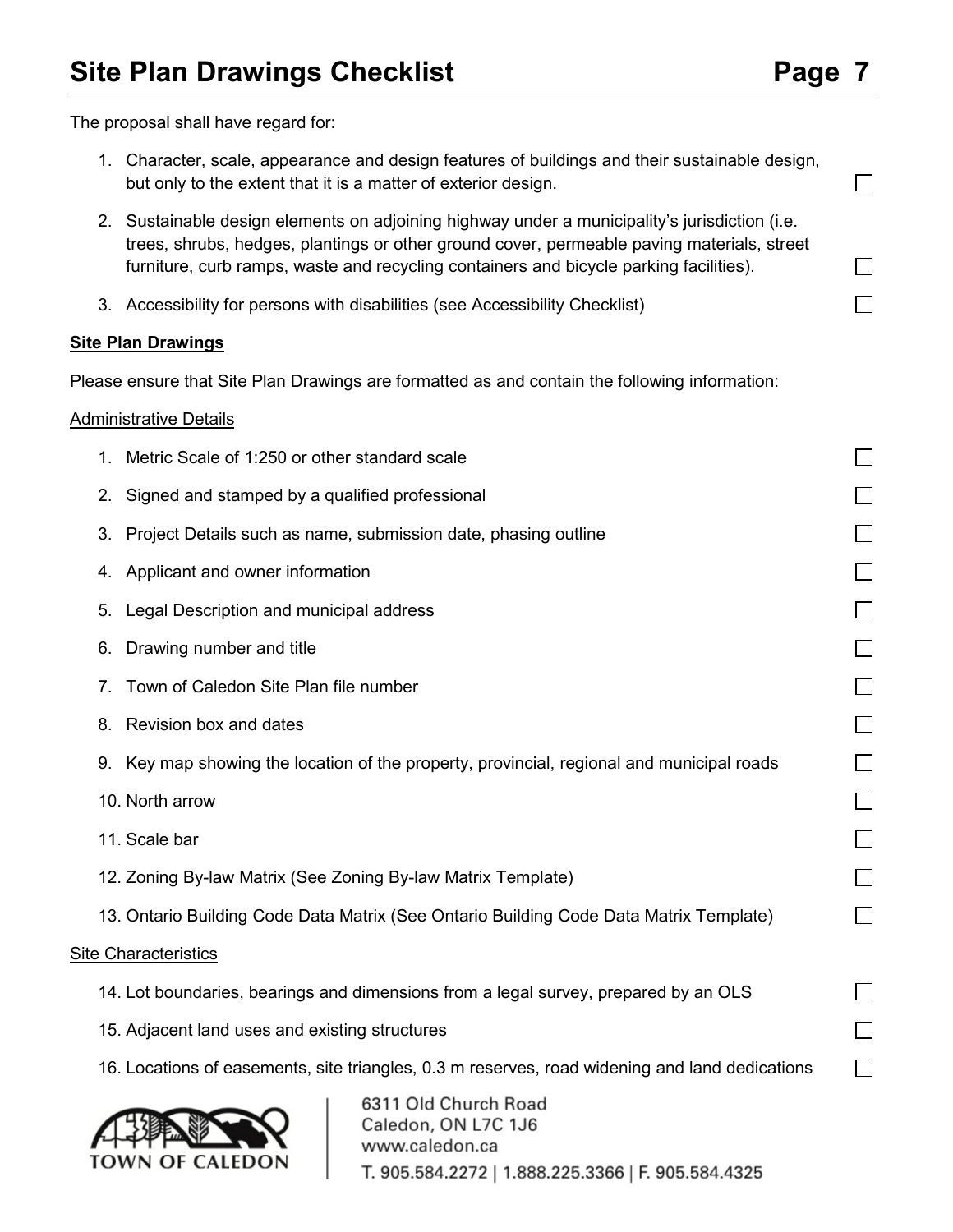## **Site Plan Drawings Checklist**

| D<br>'age | 8 |
|-----------|---|
|-----------|---|

| 17. Abutting road right-of-way widths, including traffic islands                                                                                  |        |
|---------------------------------------------------------------------------------------------------------------------------------------------------|--------|
| 18. All open storage areas                                                                                                                        |        |
| <b>Proposed/Existing Building(s)</b>                                                                                                              |        |
| 19. Proposed building footprint and location                                                                                                      |        |
| 20. Distance to building(s) from all property lines                                                                                               |        |
| 21. Dimensions of buildings, structures and building entrances                                                                                    |        |
| 22. Relationship of the proposed buildings to adjacent buildings, streets and exterior areas to<br>which members of the public have access        |        |
| <b>Driveways, Access and Parking</b>                                                                                                              |        |
| 23. Streets, driveways, sidewalks and parking areas                                                                                               |        |
| 24. Boulevard treatment (if applicable)                                                                                                           |        |
| 25. Location of Fire Routes with a minimum 12.0m radius measured at centreline                                                                    | $\sim$ |
| 26. Vehicle access and driveway locations are indicated with width, turning radii dimensions and<br>type of curbing                               | $\sim$ |
| 27. Items which may impact vehicle access (i.e. traffic signals, turning lanes, centre medians,<br>$etc.$ )                                       |        |
| <b>Utilities and Services</b>                                                                                                                     |        |
| 28. Location of septic tank systems, wells and utilities                                                                                          |        |
| 29. Spot elevations surrounding and on top of the planting bed                                                                                    |        |
| 30. Setbacks from existing and proposed utilities and services                                                                                    |        |
| 31. Exterior waste storage and handling areas (Note: If interior waste storage is to be provided,<br>a note is required on the Site Plan drawing) |        |
| <b>Landscaping and Site Features</b>                                                                                                              |        |
| 32. All landscaped areas                                                                                                                          |        |
| 33. All open storage areas                                                                                                                        |        |
| 34. Location and dimension of all outdoor hard surfaces and type of materials proposed                                                            |        |
| 35. Watercourses and rock outcroppings                                                                                                            |        |
| 6311 Old Church Road<br>Caledon, ON L7C 1J6<br>www.caledon.ca<br>TOWN OF CALEDON<br>T. 905.584.2272   1.888.225.3366   F. 905.584.4325            |        |

T. 905.584.2272 | 1.888.225.3366 | F. 905.584.4325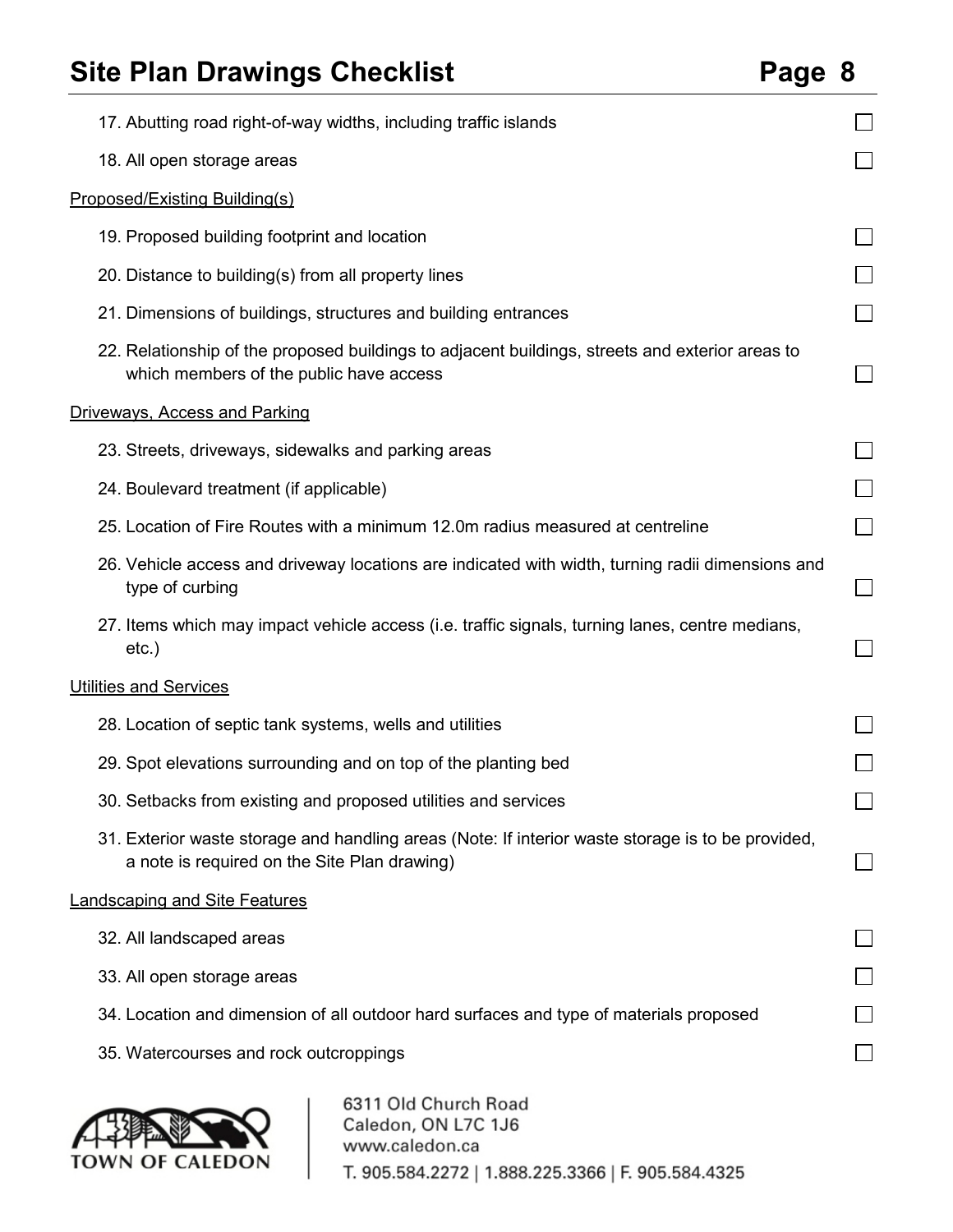|                                 | 36. Retaining walls, fences, stairs and berms                                                                                                                                                                                                                                                                              |  |  |  |  |  |  |
|---------------------------------|----------------------------------------------------------------------------------------------------------------------------------------------------------------------------------------------------------------------------------------------------------------------------------------------------------------------------|--|--|--|--|--|--|
|                                 | 37. Ground and pylon signs                                                                                                                                                                                                                                                                                                 |  |  |  |  |  |  |
|                                 | 38. All exterior lighting                                                                                                                                                                                                                                                                                                  |  |  |  |  |  |  |
| 39. Lighting Notes on the plan: |                                                                                                                                                                                                                                                                                                                            |  |  |  |  |  |  |
|                                 | a. "Lighting fixtures shall be installed in such a manner that all light emitted from the<br>fixture, either directly from the lamp or a diffusing element, or indirectly by reflection<br>or refraction from any part of the fixtures is projected below the lamp and onto the lot<br>the lighting is intended to serve." |  |  |  |  |  |  |
|                                 | "The maximum height of all lighting fixtures is 9.0m"<br>b.                                                                                                                                                                                                                                                                |  |  |  |  |  |  |
|                                 | "Minimum distance of lighting fixtures from any lot line is 4.5m"<br>C.                                                                                                                                                                                                                                                    |  |  |  |  |  |  |
|                                 | <b>Floor Plan Drawings</b>                                                                                                                                                                                                                                                                                                 |  |  |  |  |  |  |
|                                 | 1. Interior walkways, stairs, elevators and escalators to which members of the public have<br>access from streets, open spaces and interior walkways in adjacent buildings                                                                                                                                                 |  |  |  |  |  |  |
|                                 | 2. Proposed use of spaces for each floor                                                                                                                                                                                                                                                                                   |  |  |  |  |  |  |
|                                 | 3. All access points                                                                                                                                                                                                                                                                                                       |  |  |  |  |  |  |
|                                 | 4. Overall dimensions                                                                                                                                                                                                                                                                                                      |  |  |  |  |  |  |
| 5.                              | <b>Finished floor elevations</b>                                                                                                                                                                                                                                                                                           |  |  |  |  |  |  |
|                                 | <b>Elevation Drawings</b>                                                                                                                                                                                                                                                                                                  |  |  |  |  |  |  |
|                                 | 1. Roof plan indicating location and size of rooftop mechanical units and screening                                                                                                                                                                                                                                        |  |  |  |  |  |  |
|                                 | 2. All exterior walls showing dimensions                                                                                                                                                                                                                                                                                   |  |  |  |  |  |  |
| 3.                              | Finishing materials and colours for all elements with colour chips                                                                                                                                                                                                                                                         |  |  |  |  |  |  |
| 4.                              | Door and window types and details                                                                                                                                                                                                                                                                                          |  |  |  |  |  |  |
| 5.                              | Architectural details                                                                                                                                                                                                                                                                                                      |  |  |  |  |  |  |
| 6.                              | <b>Exposed foundation</b>                                                                                                                                                                                                                                                                                                  |  |  |  |  |  |  |
| 7.                              | Air conditioning and exhaust vents                                                                                                                                                                                                                                                                                         |  |  |  |  |  |  |
| 8.                              | Signs, exterior lights, equipment and equipment housing                                                                                                                                                                                                                                                                    |  |  |  |  |  |  |
| 9.                              | Details of public areas and special features                                                                                                                                                                                                                                                                               |  |  |  |  |  |  |
|                                 | 6311 Old Church Road                                                                                                                                                                                                                                                                                                       |  |  |  |  |  |  |

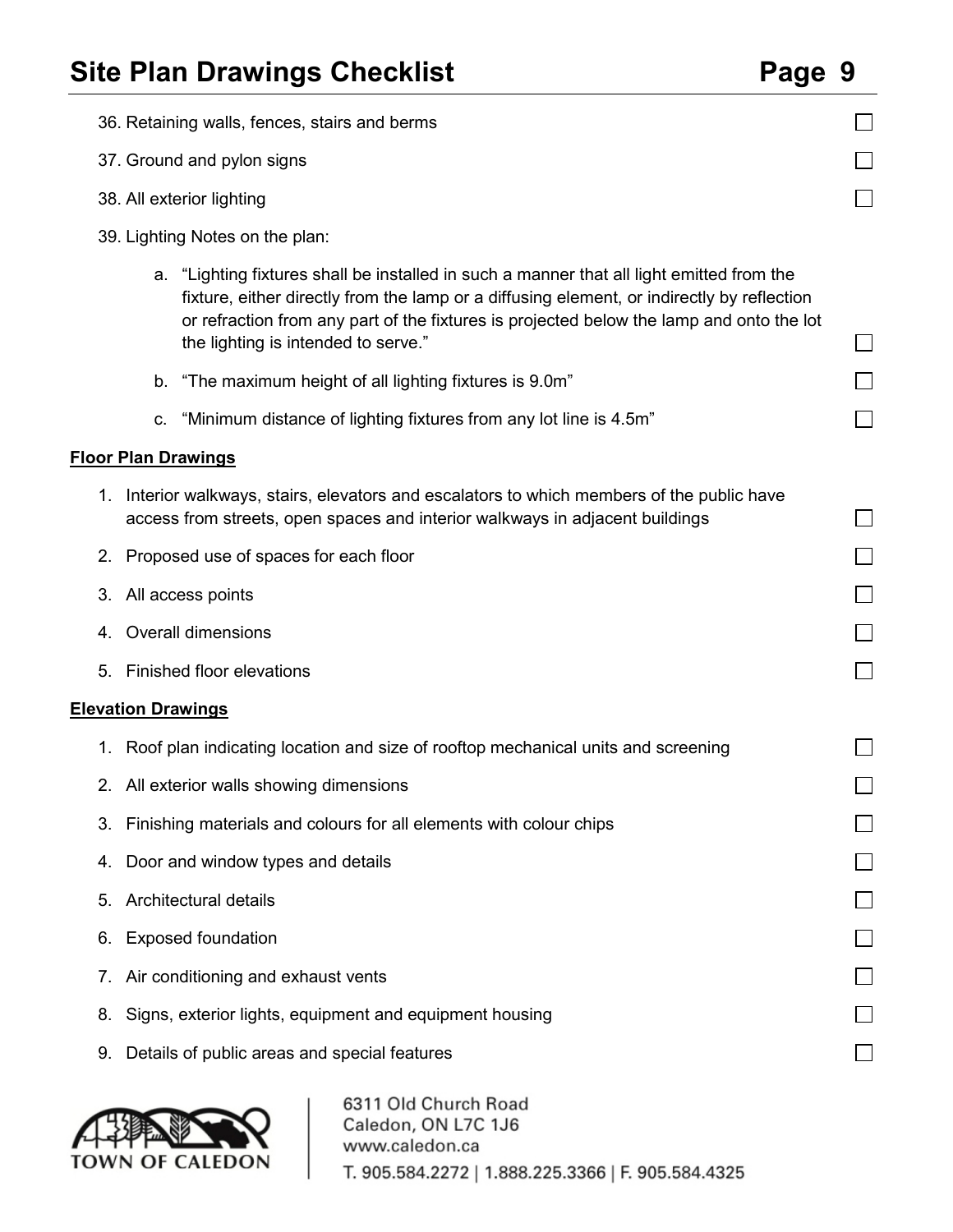**TOWN OF CALEDON** 

### **Landscape Drawings**

| 1. Signed and stamped for construction by a Professional Landscape Architect who is Certified<br>and Licensed in the Province of Ontario                                                                          |                             |
|-------------------------------------------------------------------------------------------------------------------------------------------------------------------------------------------------------------------|-----------------------------|
| 2. Property lines, adjacent streets and land uses                                                                                                                                                                 | $\overline{\phantom{0}}$    |
| 3. Locations of easements, site triangles, 0.3m reserves, road widenings and land dedications                                                                                                                     |                             |
| 4. Buildings and structures on-site and on adjacent properties                                                                                                                                                    | $\sim$                      |
| 5. Streets, driveways, sidewalks and parking areas                                                                                                                                                                |                             |
| 6. Watercourses and rock outcroppings                                                                                                                                                                             |                             |
| 7. Retaining walls, fences, stairs and berms                                                                                                                                                                      |                             |
| 8. Utilities and services (eg. fire hydrants, streetlights, telephone poles and pedestals,<br>transformer vaults, guy wires, hydro poles and above-ground service boxes)                                          |                             |
| 9. On-site exterior lighting (including streetlight poles)                                                                                                                                                        |                             |
| 10. On-site building entrances and overhangs                                                                                                                                                                      |                             |
| 11. Landscaped areas indicated                                                                                                                                                                                    |                             |
| 12. Location of trees, shrubs and groundcovers                                                                                                                                                                    |                             |
| 13. Location of existing vegetation to be retained/preserved                                                                                                                                                      | $\Box$                      |
| 14. Location of areas that are accessible to the public, areas to be dedicated for park purposes<br>and play/amenity space                                                                                        | $\mathcal{L}_{\mathcal{A}}$ |
| 15. Design of entryway features                                                                                                                                                                                   |                             |
| 16. Stormwater facilities and associated landscape features (eg. swales, ponds)                                                                                                                                   | $\sim$                      |
| 17. Parking lot and garbage facility screening details (eg. fencing, plantings, berms, etc.)                                                                                                                      |                             |
| 18. Location and details of proposed landscape features including decorative paving, garbage<br>containers, curbing, retaining walls, site furniture, signs and planters (with surface treatments<br>indicated)   |                             |
| 19. Town of Caledon Landscape Standard Notes to be included on plan                                                                                                                                               |                             |
| 20. The standard landscaping details found in the Town of Caledon Development Standards,<br>Policies & Guidelines (eg. Plant lists, planting details, tree preservation etc.) will be included<br>on the drawings |                             |
| 21. Retaining walls in excess of 1.0m are accompanied by an Engineer's stamp                                                                                                                                      |                             |
| 6311 Old Church Road<br>Caledon, ON L7C 1J6<br>www.caledon.ca                                                                                                                                                     |                             |

T. 905.584.2272 | 1.888.225.3366 | F. 905.584.4325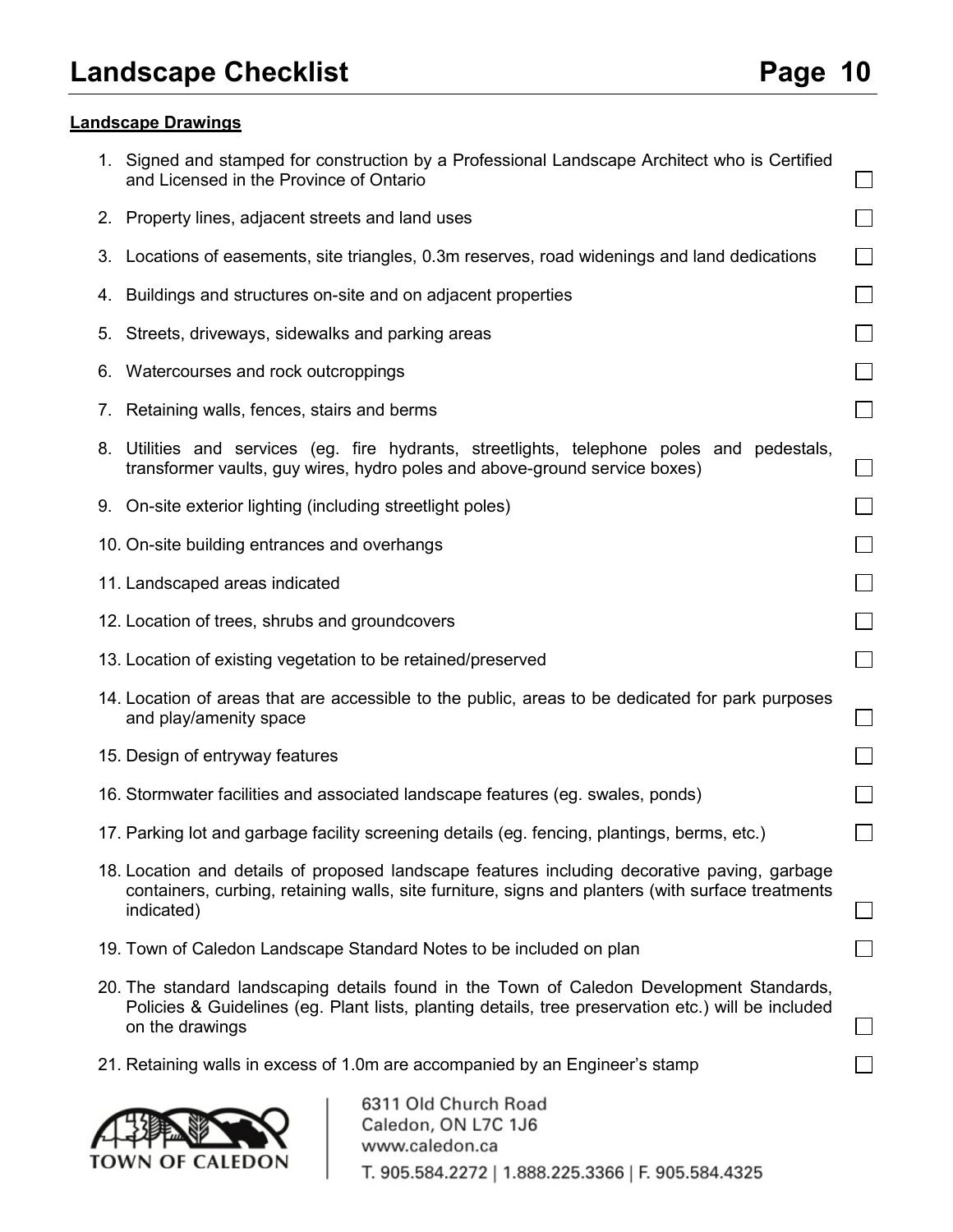$\Box$ 

 $\vert \ \ \vert$  $\Box$ 

 $\Box$ 

 $\Box$ 

 $\mathsf{L}$  $\Box$ 

 $\Box$ 

П  $\Box$  $\Box$  $\Box$ П

 $\Box$ 

П

- 22. Any irrigation plans, layout and details are indicated
- 23. Design of street trees and streetscape elements are in conformance with the Town of Caledon Development Standards and any applicable urban design guidelines

#### **Consultant Landscape Architect Letter of Conformance**

- 1. Certifies that the Consultant Landscape Architect is a full member in good standing with the Ontario Association of Landscape Architects and that the submission utilizes sound landscape architectural design principles
- 2. Consultant has reviewed the Site Plan Manual and visited project site
- 3. Consultant has reviewed the Town of Caledon Comprehensive Urban Design Guidelines, including the Industrial/Commercial Design Guidelines

#### **Minimum Landscaping Requirements**

|                         | <b>Non-Industrial/Commercial</b><br><b>Sites</b> | <b>Industrial/Commercial</b><br><b>Sites</b> |
|-------------------------|--------------------------------------------------|----------------------------------------------|
| <b>Deciduous Trees</b>  | 60 mm caliper                                    | 70 mm caliper                                |
| <b>Coniferous Trees</b> | 180 cm in height                                 | 200 cm in height                             |
| <b>Shrubs</b>           | 60 cm in height                                  | 80 cm in height                              |
| <b>Flowering Trees</b>  | 50 mm caliper                                    | 50 mm caliper                                |

1. Planting meets the following standards:

- 2. Landscaping takes into account adjacent development and provides an appropriate planting and enhancements within the buffer strips as outlined in the Town of Caledon Comprehensive Urban Design Guidelines
- 3. Locations of landscaping features compatible with utilities, servicing and signage
- 4. Landscaping features located to improve energy conservation (eg. cold and wind screening, shading)
- 5. Berms, retaining walls and significant grade changes are provided and no earth slopes are greater than 4:1
- 6. Low maintenance, hardy, native species considered
- 7. Species selected for compatibility with site conditions and year-round appearance
- 8. Deciduous trees spaced at a maximum of 10m on centre
- 9. Landscaping meets zoning requirements
- 10. If the site plan is within a Registered Plan of Subdivision, the landscape plans must comply with approved streetscape plan and/or tree preservation plan
- 11. Lawn areas meet the requirements set out in the Town of Caledon Comprehensive Urban Design Guidelines

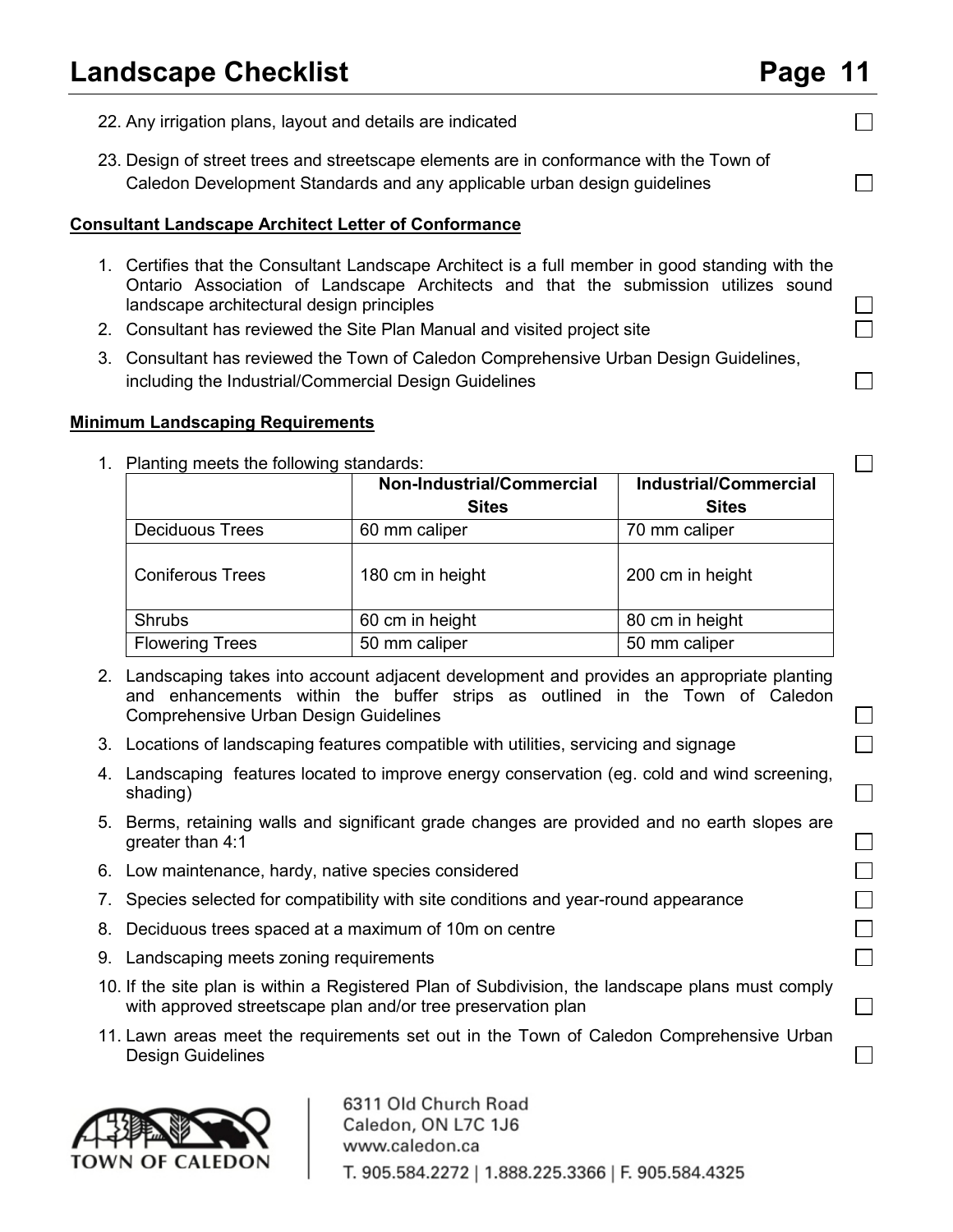$\Box$  $\Box$ 

 $\Box$ 

 $\Box$ 

#### **Crime Prevention Through Environmental Design (CPTED)**

- 1. Natural surveillance has been enhanced by maximizing visibility through the careful placement of physical features and/or activities
- 2. Building access is clearly visible from the street to deter crime
- 3. Public space has been clearly defined as separate from semi-private and private space so that users develop a sense of ownership over it
- 4. Long term landscape maintenance measures will be performed to allow for the continuation of the intended use(s) of the space

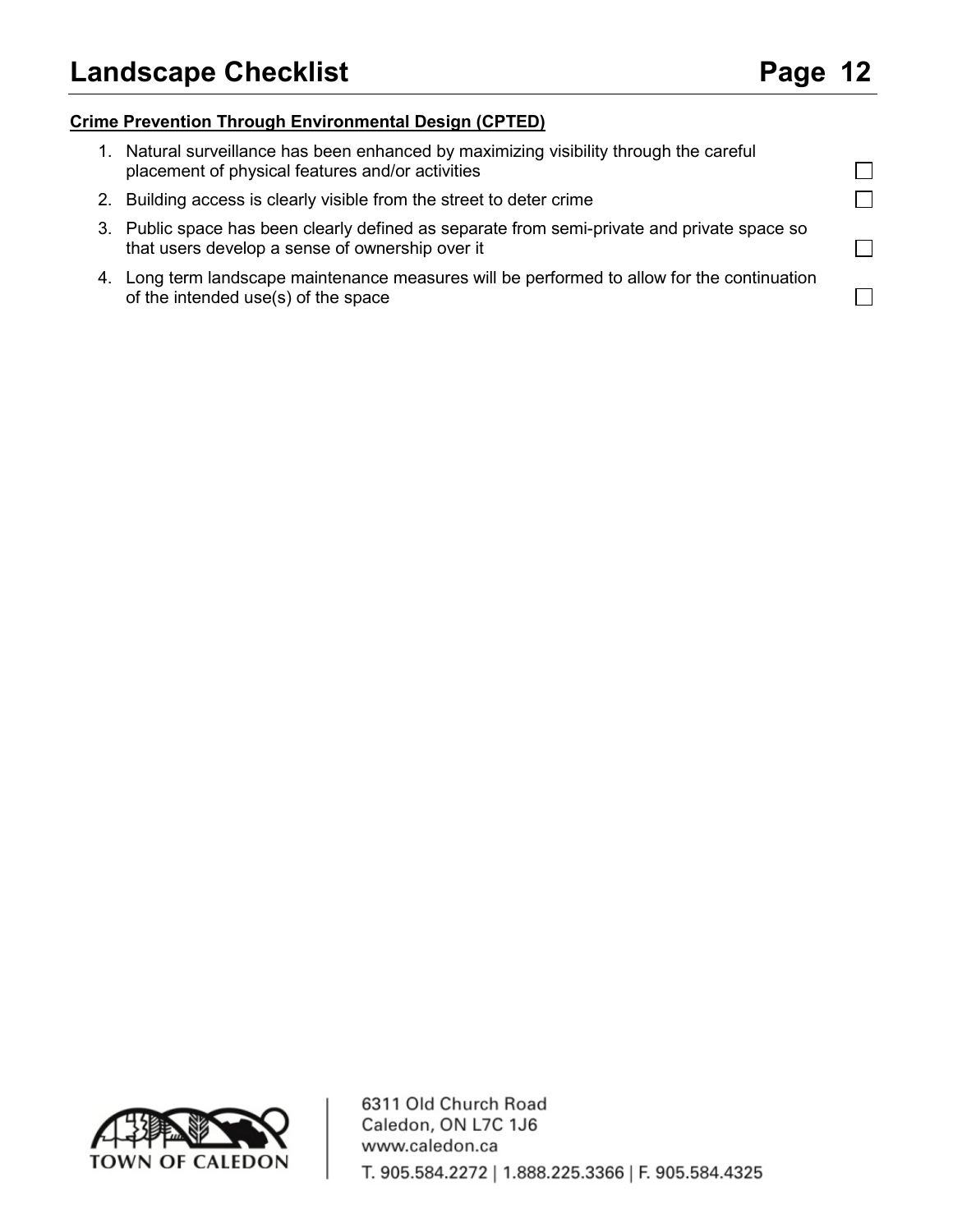#### **Grading and Drainage Drawing(s)**

|    | 1. Signed and stamped by a Professional Engineer who is Certified and Licensed in the<br><b>Province of Ontario</b>                                                             |                             |  |  |  |  |
|----|---------------------------------------------------------------------------------------------------------------------------------------------------------------------------------|-----------------------------|--|--|--|--|
|    | 2. Property lines, adjacent streets and land uses                                                                                                                               |                             |  |  |  |  |
|    | 3. Locations of easements, site triangles, 0.3 metre reserves, road widenings and land<br>dedications                                                                           |                             |  |  |  |  |
|    | 4. Buildings and structures on-site and on adjacent properties                                                                                                                  |                             |  |  |  |  |
|    | 5. Streets, driveways, sidewalks and parking areas                                                                                                                              |                             |  |  |  |  |
|    | 6. Watercourses and rock outcroppings                                                                                                                                           |                             |  |  |  |  |
|    | 7. Retaining walls, fences, stairs and berms                                                                                                                                    |                             |  |  |  |  |
| 8. | Utilities and underground services                                                                                                                                              |                             |  |  |  |  |
|    | 9. On-site exterior lighting (including streetlight poles)                                                                                                                      | $\mathcal{L}_{\mathcal{A}}$ |  |  |  |  |
|    | 10. Town of Caledon Drainage and Grading Standard Notes to Industrial Commercial drawings<br>included on plan (Submission Package, Template 8) (if applicable)                  | $\overline{\phantom{a}}$    |  |  |  |  |
|    | 11. Type of surfacing                                                                                                                                                           |                             |  |  |  |  |
|    | 12. Location, size, length, grade, material and bedding of all proposed underground Services                                                                                    |                             |  |  |  |  |
|    | 13. Locations of landscaped areas                                                                                                                                               |                             |  |  |  |  |
|    | 14. Details of all stormwater management control features:                                                                                                                      |                             |  |  |  |  |
|    | a. Location, size and length of culverts and pipes                                                                                                                              |                             |  |  |  |  |
|    | Catchbasins, roof top controls, on-site storage, curb cuts and pond outlet Controls<br>b.                                                                                       |                             |  |  |  |  |
|    | Proposed service connections to Town of Caledon infrastructure<br>c.                                                                                                            |                             |  |  |  |  |
|    | Size and location of storm laterals and service lids<br>d.                                                                                                                      |                             |  |  |  |  |
|    | 15. Displays top of foundation wall and finished floor elevation of the ground floor and entrances<br>of all buildings                                                          |                             |  |  |  |  |
|    | 16. Existing and proposed spot elevations within the project site and on adjacent properties<br>(includes percent grades, slope ratios, detention areas and directional arrows) |                             |  |  |  |  |
|    | 17. Retaining walls in excess of 1.0m are accompanied by an Engineer's stamp                                                                                                    |                             |  |  |  |  |
|    | 18. Roof downspout locations                                                                                                                                                    |                             |  |  |  |  |

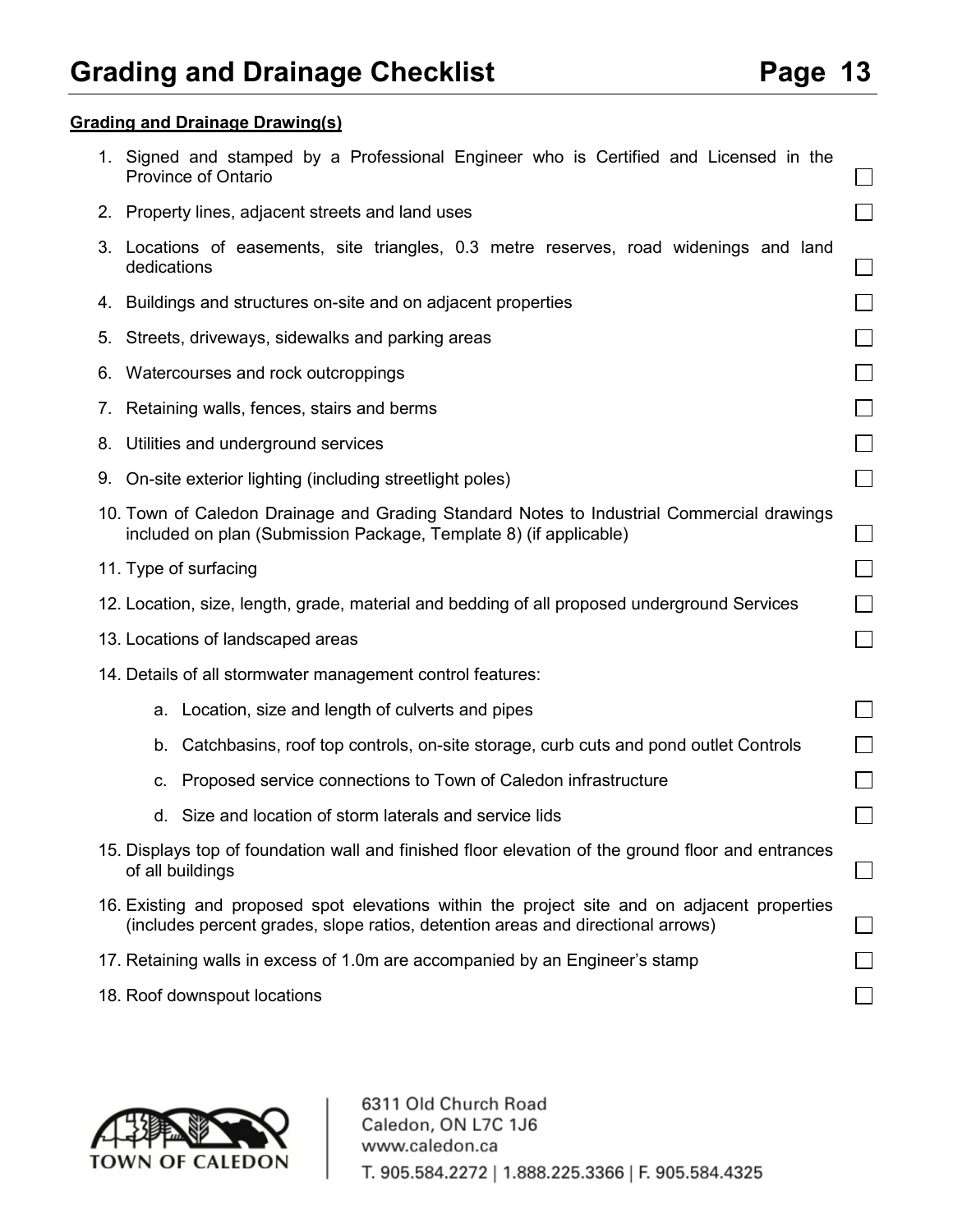#### **Stormwater Management Report**

- 1. Prepared, signed and stamped by a Professional Engineer who is Certified and Licensed in the Province of Ontario
- 2. If site plan is within a Registered Plan of Subdivision, the Stormwater Management Report must comply with approved Master Environmental Servicing Plan and overall Stormwater Management Report for the subdivision
- 3. Meets the Town's stormwater management criteria in the Town of Caledon Development **Standards**

#### **Consultant Engineer Letter of Conformance**

1. Certifies the Consultant Engineer is a full member in good standing and licensed in the Province of Ontario and that the submission utilizes sound engineering principles. Consultant has reviewed Town Standards and visited the project site

#### **Minimum Grading and Drainage Requirements**

- 1. Site drainage and controls are self-contained within the lot (unless otherwise approved by the Town of Caledon)
- 2. Drainage from adjacent sites has been considered and incorporated into the grading design
- 3. Grade differences at property line are matched or minimized
- 4. Swales do not exceed 30.0m in length (where overland swale exceeds 30.0m, a catchbasin system has been installed)
- 5. Minimum grades of swales are 2.0 % (where this is impractical, the invert of the swale is of a hard surface)
- 6. Berms, retaining walls and significant grade changes are provided and no earth slopes are greater than 4:1
- 7. Front yards have been graded to drain towards the street
- 8. Maximum driveway grade is 6.0%
- 9. Erosion and sedimentation control measures have been used during and after construction (eg. silt control fencing located prior to site grading and stone mat installed at site entrance)
- 10.Where a property drains to a stormwater management pond, release rate for roof tops is 42 litres/second/hectare and the overall site is restricted to 180 litres/second/hectare (including rooftop). For those areas not draining to a stormwater management pond, a release rate of 20 litres/second/hectare is required
- 11.Meets the Town of Caledon Development Standards



 $\Box$ 

 $\Box$ 

 $\Box$ 

 $\Box$ 

 $\Box$ 

 $\Box$ 

 $\Box$ 

 $\Box$ 

П

 $\Box$ 

 $\Box$ 

 $\Box$ 

 $\Box$ 

 $\Box$ 

 $\Box$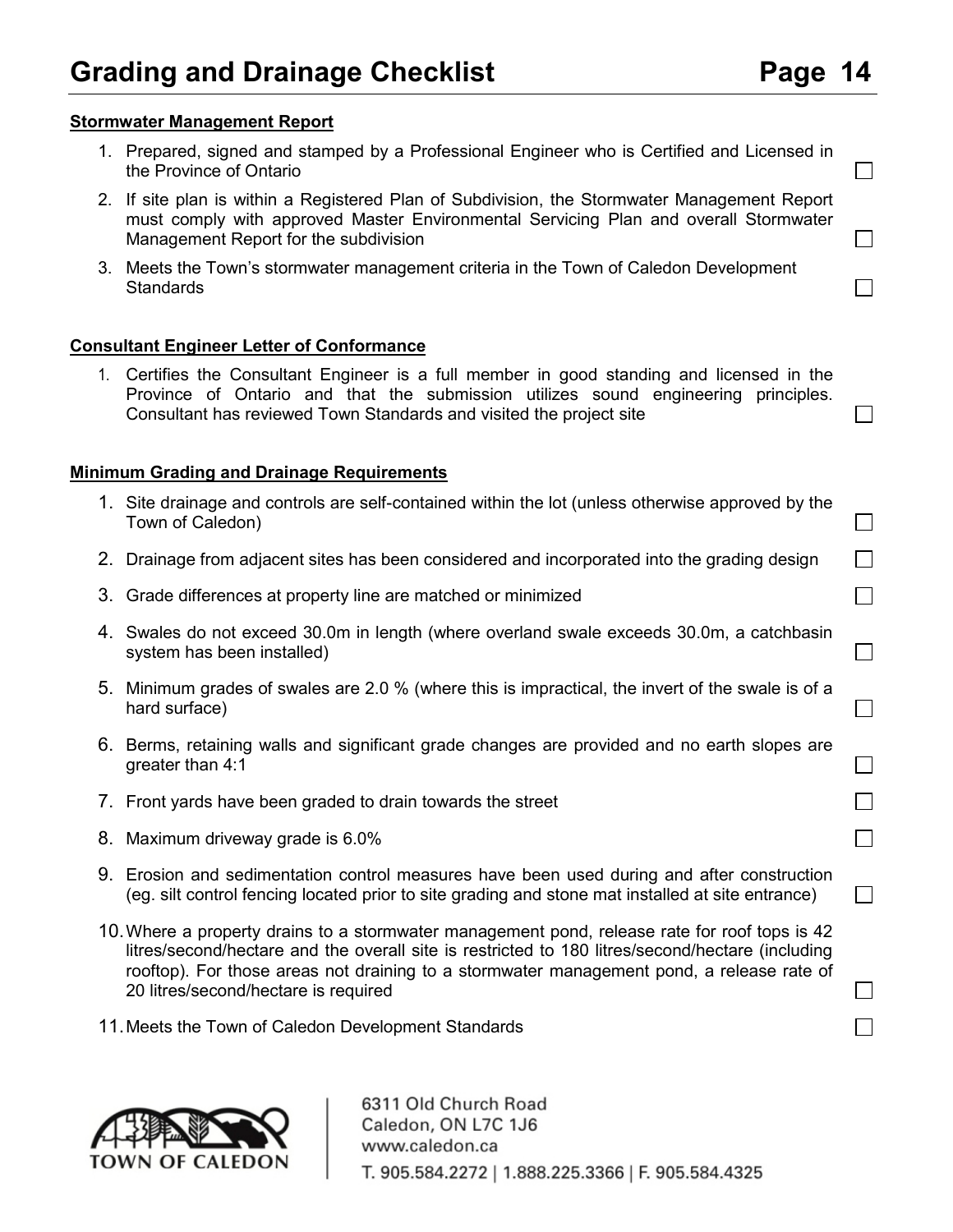П

 $\Box$ 

 $\Box$ 

П

 $\Box$ 

П

#### **Accessible Parking Requirements**

Please ensure parking areas conform to all requirements identified below.

- 1. Number of Accessible Parking Spaces as per By-law 2015-058.
- 2. Size and design of Accessible Parking Spaces as per By-law 2015-058.
- 3. Curb ramps are to be provided in accordance with By-law 2015-058 and the Ontario Building Code.
- 4. Accessible Parking Space Signage as per By-law 2015-058.

#### **Other Accessibility Design Considerations**

- 1. Are designated accessible parking spaces located in an area that is within close proximity to the building(s) accessible entrance points?  $\Box$
- 2. Is a pedestrian route established for designated accessible parking spaces that do not abut the building?



3. To avoid situations (see below), please add curb access to areas where a curb abuts an entrance.



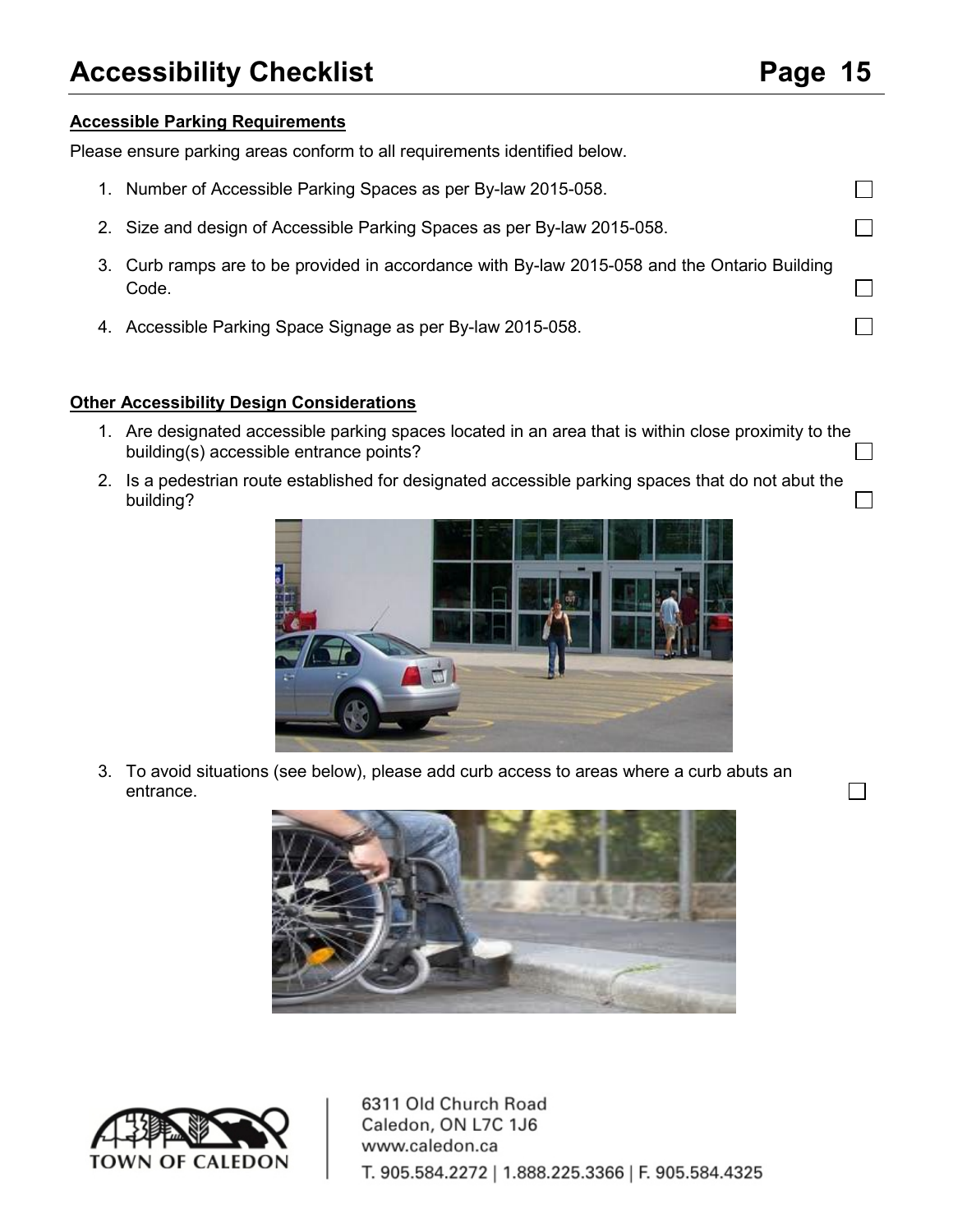$\Box$ 

 $\Box$ 

 $\Box$ 

П

 $\Box$ 

 $\Box$ 

П

 $\Box$ 

Curb access such as the one below allows all users to identify a change in elevation or grade. Please refer to the Ontario Building Code for curb ramp requirements.



- 4. Please ensure snow storage areas and delivery locations do not block access routes or interfere with designated accessible parking areas.
- 5. Please ensure that the site plan shows exterior lighting fixtures that will sufficiently illuminate the area.
- 6. All main entrances shall be barrier-free by means of either a power door operator or sliding door features.
- 7. Where applicable, please provide a ramp into buildings or other features such as patio areas where stairs are currently the only means of access.
- 8. For interior door access to patio areas, please consider installing power door operators to allow all users to easily access the area.
- 9. Please avoid placing large planters, garbage receptacles, etc. in a location that may interfere with a path of travel or entrance.
- 10. For vehicle gas-pumping stations, the minimum distance between the edge of the gas pump canopy and the building should be 22.6 m.

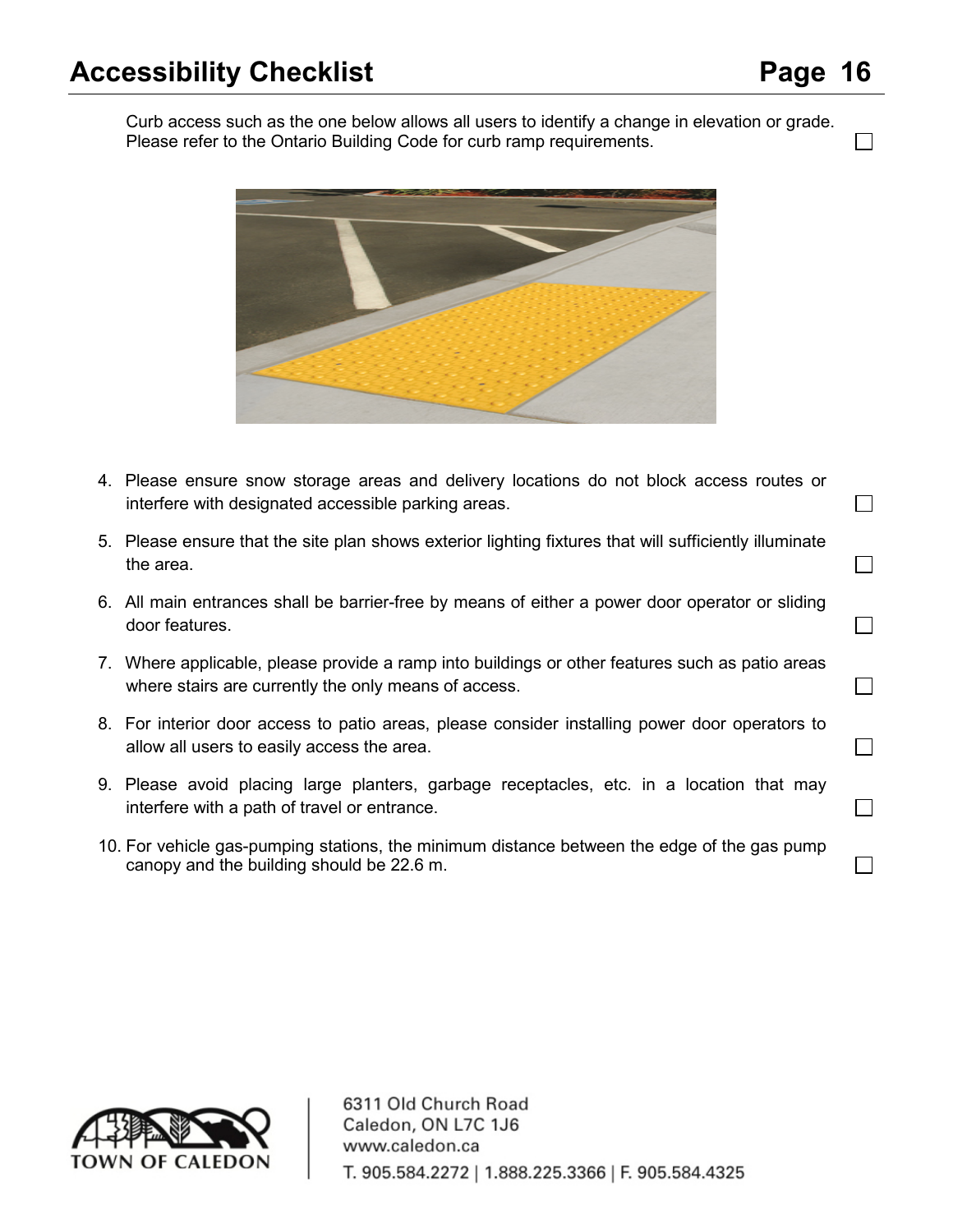Standard Notes to Industrial and Commercial Landscape Drawings may be modified to fit the drawing space. No changes are to be made to the text that in any way lessen the requirements.

#### **Landscape Notes**

The following notes are to appear on the Landscape Drawings:

#### **General**

- 1. These specifications are to be read in conjunction with the general conditions of the contract as prepared by and available at the office of **(Name of Consultant Landscape Architect).**
- 2. Prior to commencing work, the contractor shall:
	- a. Familiarize themselves with the plans, details and specifications of this project;
	- b. Visit the site to ascertain and take account of existing conditions and any deviations from the plans in work by other; and,
	- c. Finalize all design alternatives in consultation with the Landscape Architect.
- 3. Prior to excavating the contractor shall verify the location of all underground utilities. In the event of a conflict between a proposed tree location and an underground service, the exact location of the tree shall be determined on site by the Landscape Architect. The contractor shall, at his/her own expense, repair any damage to existing utilities, structures, facilities, etc. done in the performance of their work.

#### Soft Landscaping Plant Materials

- 4. All plants shall be installed true to specified names, sizes, grades, etc. and shall conform to the standards of the Canadian Nursery Landscapes Association.
- 5. All plants shall be nursery grown in a hardiness zone appropriate to site conditions, as published by Agriculture Canada, entitled 'Map of Plant Hardiness Zones in Canada'.
- 6. In the event of a discrepancy in plant quantity between the landscape plan and the plant list, the landscape plan shall govern.
- 7. The contractor shall make plants available for inspection by the Landscape Architect prior to shipping to the site. This does not limit the right of the Landscape Architect and/or Town's representative to later reject plant material that is of poor quality, damaged during shipping or installation, performing poorly while the guarantee period is still in effect, or otherwise does not conform to the specifications.
- 8. Plant substitutions must be approved in writing by the owner, the Landscape Architect and the Town prior to delivery of the material on-site. The Landscape Architect may, upon completion of the work and notwithstanding prior approval at source, reject plant material not conforming to the specifications
- 9. The contractor shall use standard industry methods for planting trees. Trees shall be turned to give the best appearance. They shall also be guyed and staked immediately after planting and as detailed on the drawings.

#### Bed Preparation

- 10. Prior to backfilling, scarify the sides and bottom of the excavated tree pits and shrub beds.
- 11. Where heavy clay soil conditions prevail, backfill to the specified depths with:

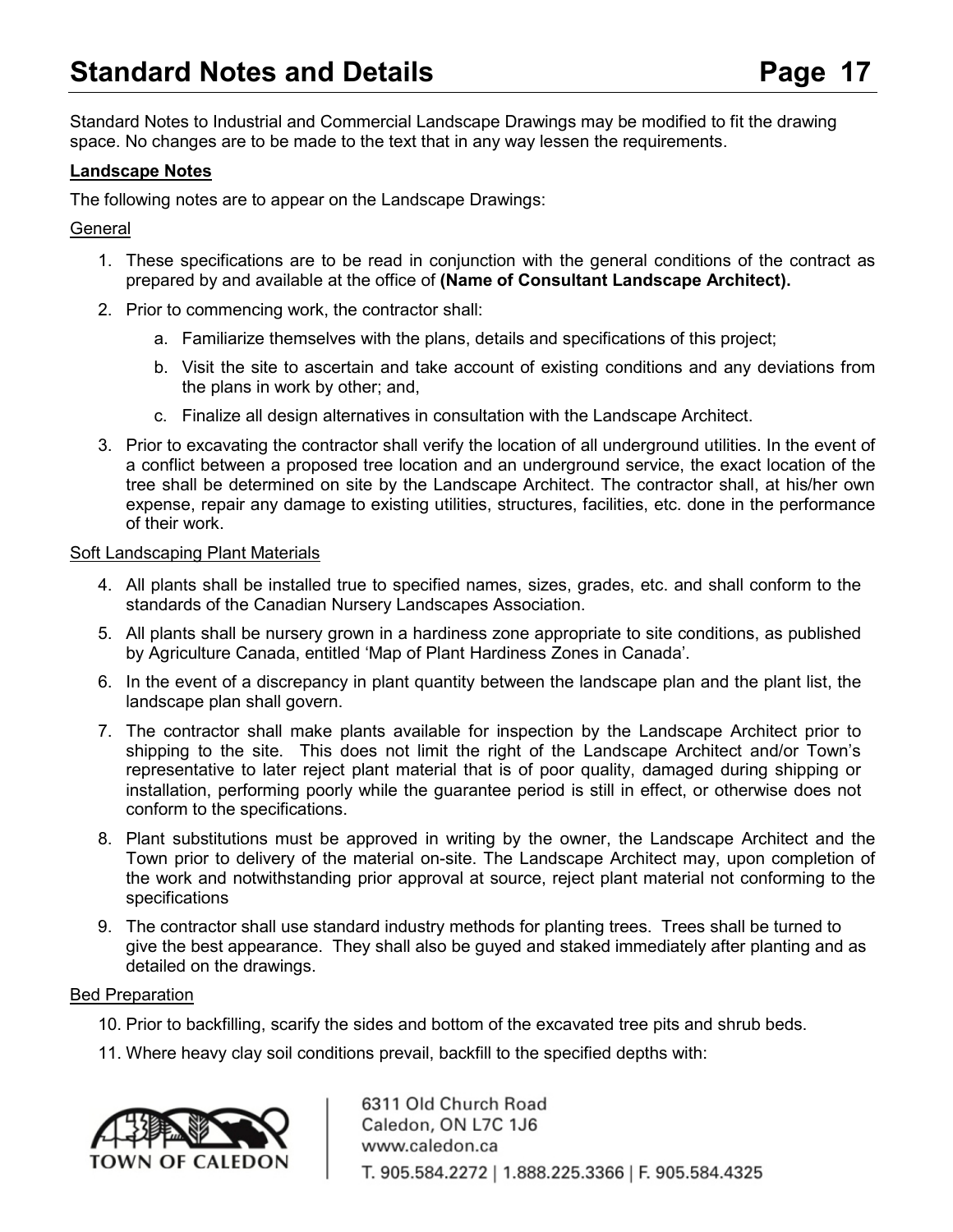- a. 2 parts "Triple Mix" delivered to the site well-mixed with 1 part local topsoil (topsoil that was removed from the site and stockpiled; if unavailable, a topsoil with clay content must be imported)
- 12. Tree pits must be constructed with saucers and mulch as detailed.

#### **Maintenance**

- 13. Maintenance of all landscape installations throughout to include:
- 14. Proper irrigation to ensure optimum growth and development of installed plant material.
- 15. Cultivation, weeding and fertilization of the tree pits and planting beds.
- 16. Insect and disease control using 'Integrated Pest Management' practices.
- 17. Pruning and maintenance to further promote visibility and vitality of its intended use, as directed by the Landscape Architect or the Town.

#### **Guarantee**

- 18. All plant materials shall be guaranteed for a minimum of 1 year from date of written Landscape Certification for Commencement of Plant Warranty as granted by the Town, and until final certification is granted by the Town. Plants which do not survive satisfactorily during the guarantee period shall be replaced at no extra cost to the owner. Plant material which is replaced due to unsatisfactory performance shall, in turn, be guaranteed for another minimum of 1 year, or until final certification is granted by the Town.
- 19. Similarly, all other landscape work performed under this contract shall be fully guaranteed for the above specified period.
- 20. All work shall be inspected at the end of the warranty period, at which time a final certificate will be issued by the Landscape Architect and submitted to the Town for their inspection, and approval of final certification, permitting release of site work securities.
- 21. At the end of the guarantee period, the contractor shall remove all tree stakes, rodent guards and bark wrap and all extra mulch where necessary.

#### Acceptance

- 22. Work will be accepted by the owner or their representative upon completion and at the end of the specified maintenance period, provided that all plant material is alive and in healthy growing conditions.
- 23. Written preliminary and final certification must be submitted to the Town by the Landscape Architect. The Certifications shall be signed and stamped with the seal of the OALA.
- 24. Preliminary Certification of the project shall serve as the start of the guarantee period.
- 25. Final acceptance of the landscape works for this project is granted by the Town of Caledon upon conducting a satisfactory final site inspection

#### Continued Responsibility of the Owner

26. The owner has a responsibility to maintain the approved landscape in a well cared for manner that promotes plant vitality and healthy appearance. Any declining or dead plants are to be replaced within the season to sustain a kept landscape. The owner is reminded that future site plan applications for this site will be reviewed with regard to the conformity of the existing landscaping to the approved Landscape Plan registered with the Town of Caledon.

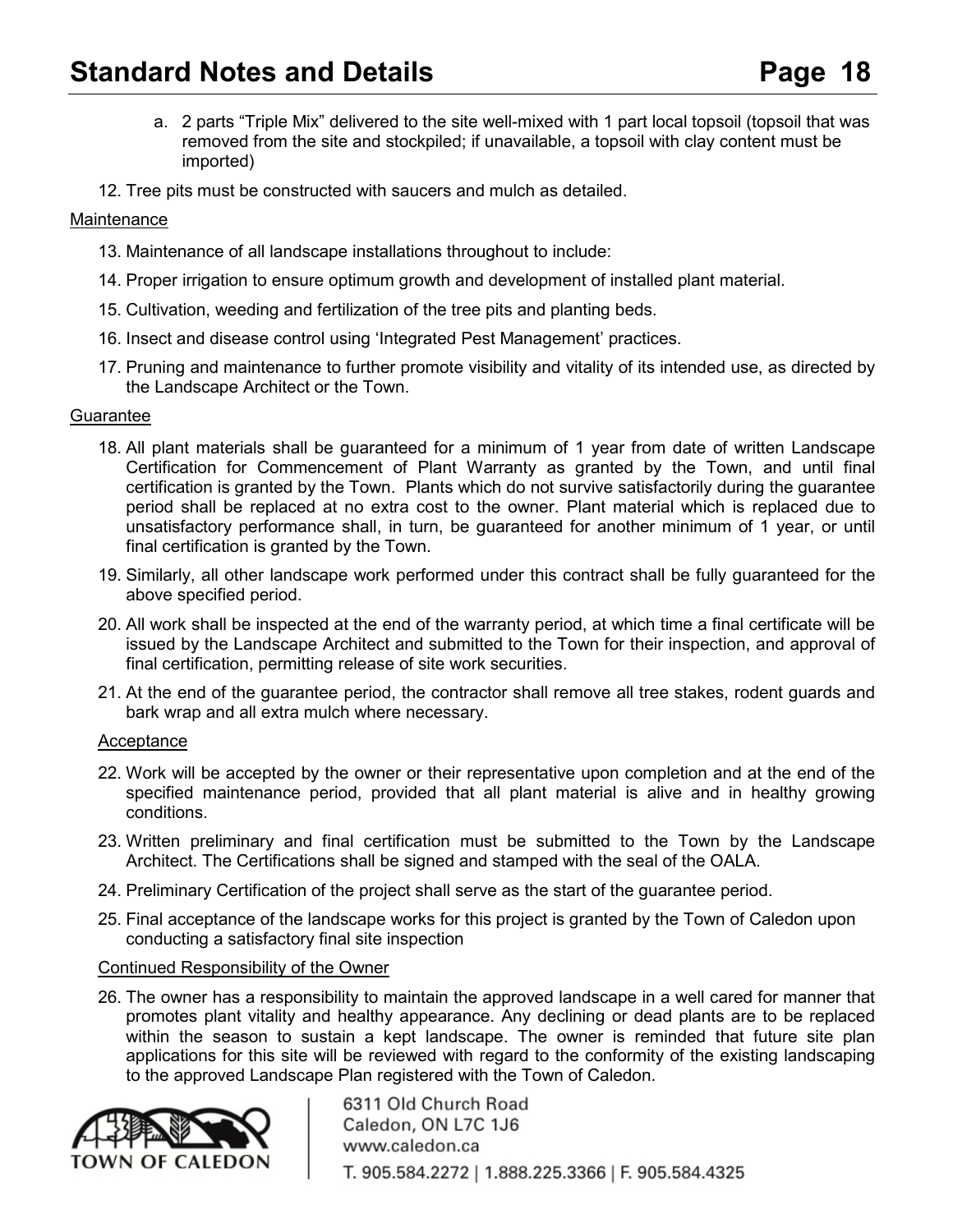#### **Grading and Drainage Notes**

The following notes shall appear on the Grading and Drainage Plan(s):

- 1. Construction for this project to comply with the most current version of the Town of Caledon Development Standards and the Ontario Provincial Standards and Specifications.
- 2. All proposed construction shall be carried out in accordance with the requirements of the Occupational Health and Safety Act and Regulations for construction projects.
- 3. Within a minimum of forty-eight hours prior to commencing construction within the municipal rightof-way, the contractor must contact the following:

| Town of Caledon, Finance and Infrastructure Services Department | 905-584-2272 |
|-----------------------------------------------------------------|--------------|
| Region of Peel                                                  | 905-791-7800 |
| Enbridge Consumers Gas                                          | 905-758-7924 |
| Hydro One                                                       | 519-941-1211 |
| <b>Bell Canada</b>                                              | 416-296-6929 |
| Rogers Cable                                                    | 905-897-3914 |

- 4. All drainage to be self-contained and discharged to a location approved by the Town of Caledon.
- 5. Sediment control devices are to be installed prior to any construction on the site and shall be inspected and maintained throughout the construction period to the satisfaction of the Town of Caledon and the applicable Conservation Authority.
- 6. A minimum of 1.5m clearance is to be provided from the limits of all sidewalks and driveways to existing utility structures within the municipal right-of-way. If this clearance is not maintained, the structures shall be relocated at the applicant's expense.
- 7. Street curbs are to be continuous within the proposed entrance.
- 8. Any changes to grades or servicing from the originally approved site plan must be approved by the Town of Caledon.
- 9. Structural design of the fire route is required to support an 18-ton vehicle. As such the drawing is to show areas of heavy asphalt and light asphalt and is to provide design information.
- 10. All boulevards to be restored with 150mm minimum of topsoil and sod to the satisfaction of the Town of Caledon.
- 11. The minimum pavement design for the asphalt driveway apron within the municipal road allowance shall be as follows:

40mm HL3 Asphalt

50mm HL8 Asphalt

150mm Granular 'A'

300mm Granular 'B'

The consultant should review the above with respect to the expected usage.

12. Service Connection Backfill to be discussed with the Town of Caledon

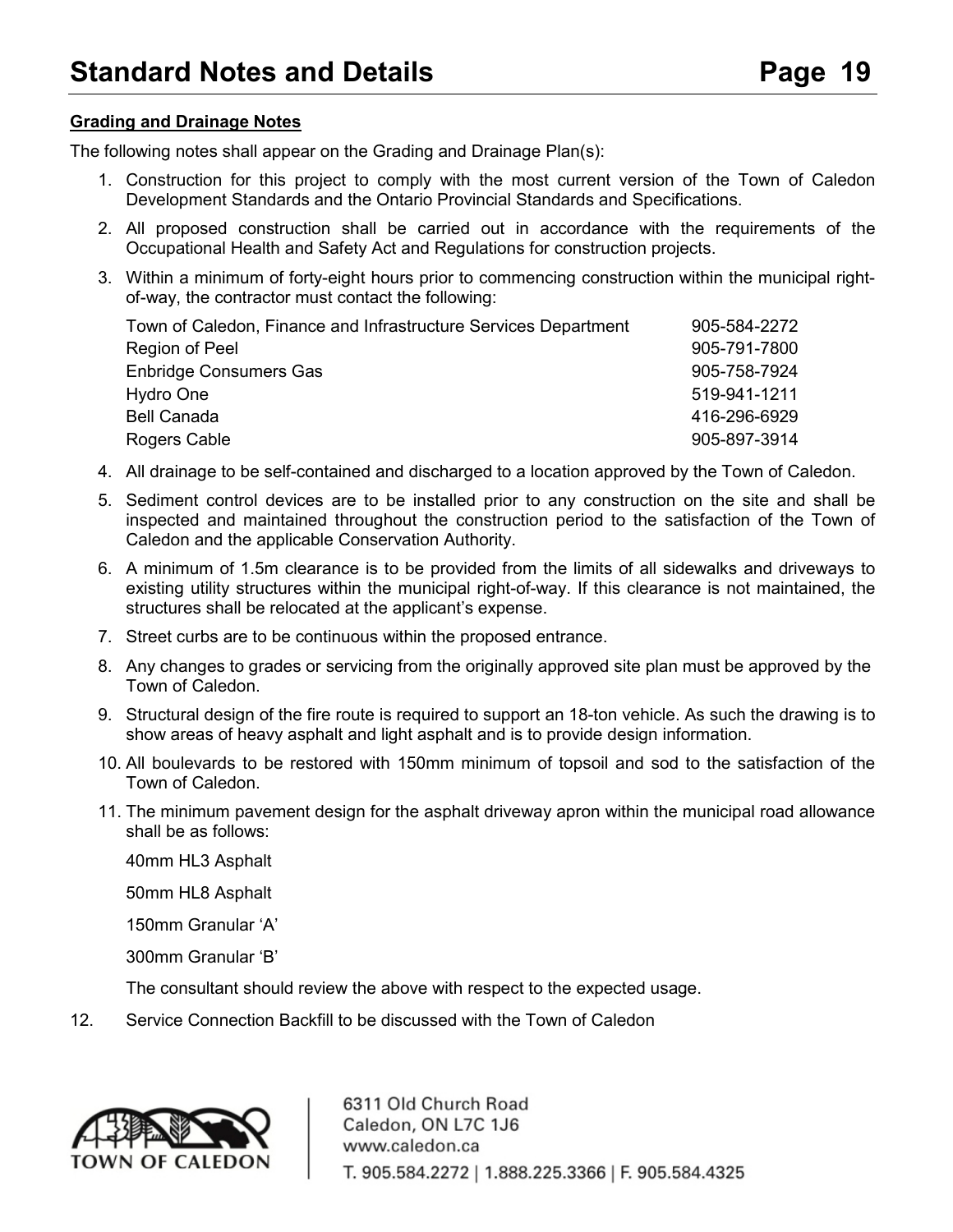

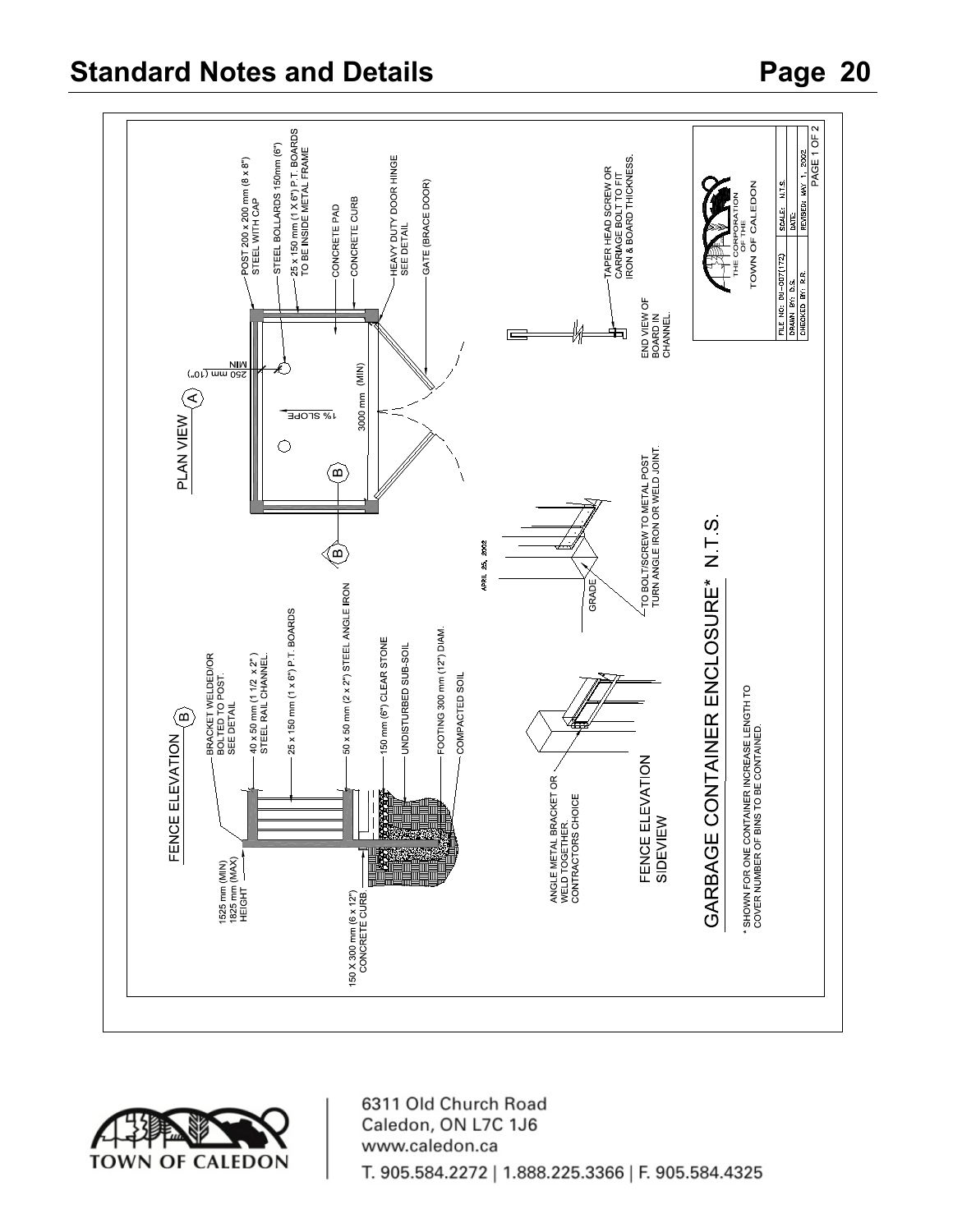### **Standard Notes and Details Page 21**



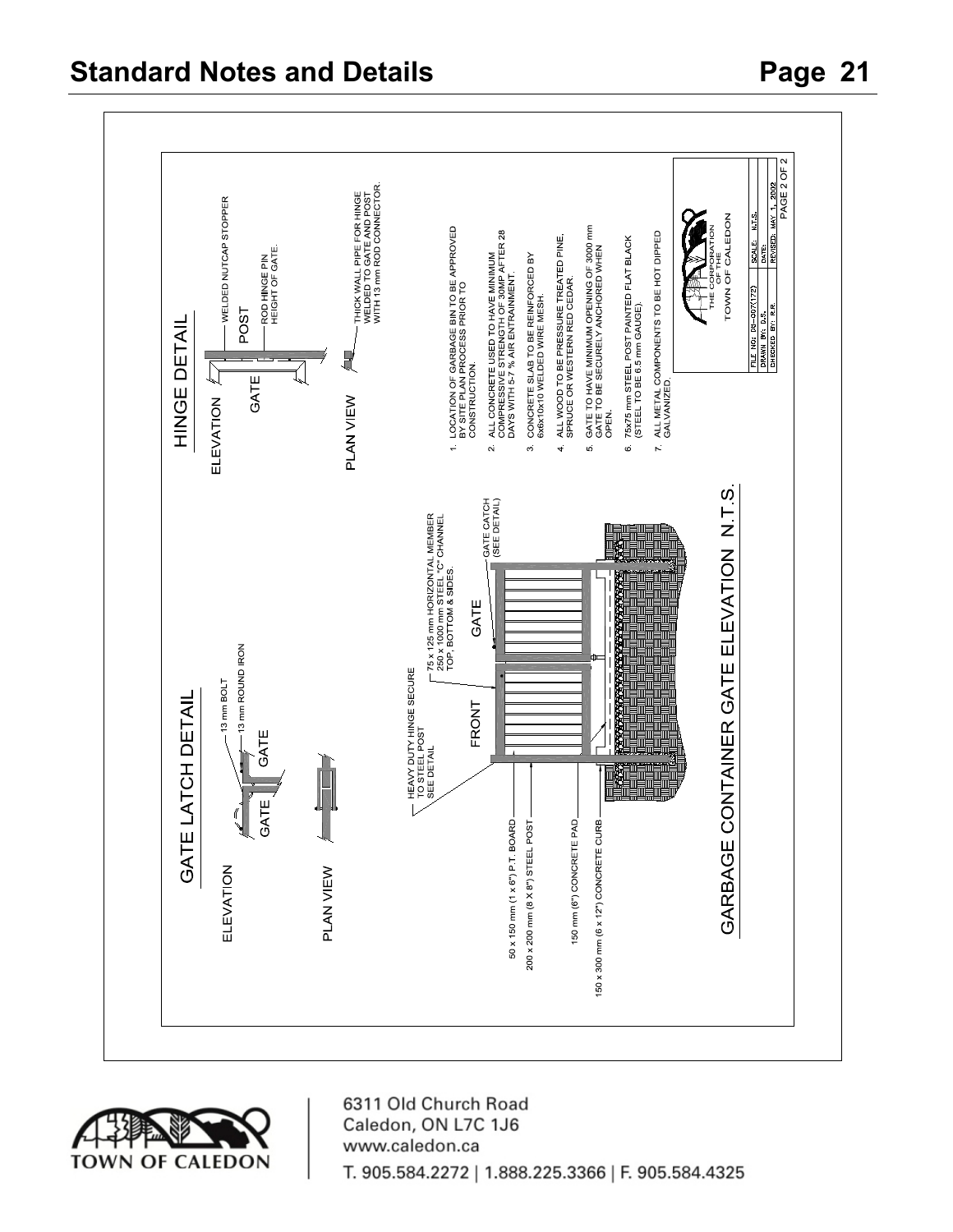#### **(Company Letterhead)**

#### **(Date)**

Planning and Development Section The Corporation of the Town of Caledon 6311 Old Church Road Caledon, Ontario L7C 1J6

#### Attention: **(Name of Lead Planner)**

Re: Engineering Letter of Conformance **(Project Name) (Site Plan Application Number) (Legal Description/Municipal Address)**

This letter certifies that I, **(Name of Professional)** of **(Name of Company)**, being a Professional Engineer in good standing in the Province of Ontario and licensed to perform consulting engineering services in the Province of Ontario, have reviewed and understood the Town of Caledon Site Plan Design Guidelines.

I also certify that I have visited the site and am familiar with this property and surrounding properties and have designed the site plan accordingly. I also certify that I have reviewed the most recent legal survey plan of the property and am aware of all registered easements affecting the property.

The aforementioned site plan submission containing the drawings, reports, and studies, as shown in Schedule A **(List all drawings by number with revision number, if applicable, reports, studies in Schedule A)** attached hereto meets all the criteria set out in the Guidelines. **(If any of the guidelines or standards have not been met, then carefully list which ones with a brief summary of the issue(s) and the engineering principle that concluded the reason(s) for non compliance)***.* The submitted Site Plan design does not adversely affect any of the neighbouring properties, meets all applicable laws of Ontario and is designed with good engineering principles.

The submitted site plan was designed with pedestrian usage and safety in mind and overall safe and efficient movement of goods/vehicles/pedestrians was contemplated in the design with no safety issues identified. No egress or access traffic concerns/conflicts were identified with this proposal and the intended use of the site will not cause unsafe or unacceptable service level traffic conditions.

Yours truly,

**(Name and Title of Professional) (Name of Company) (Professional Stamp)**

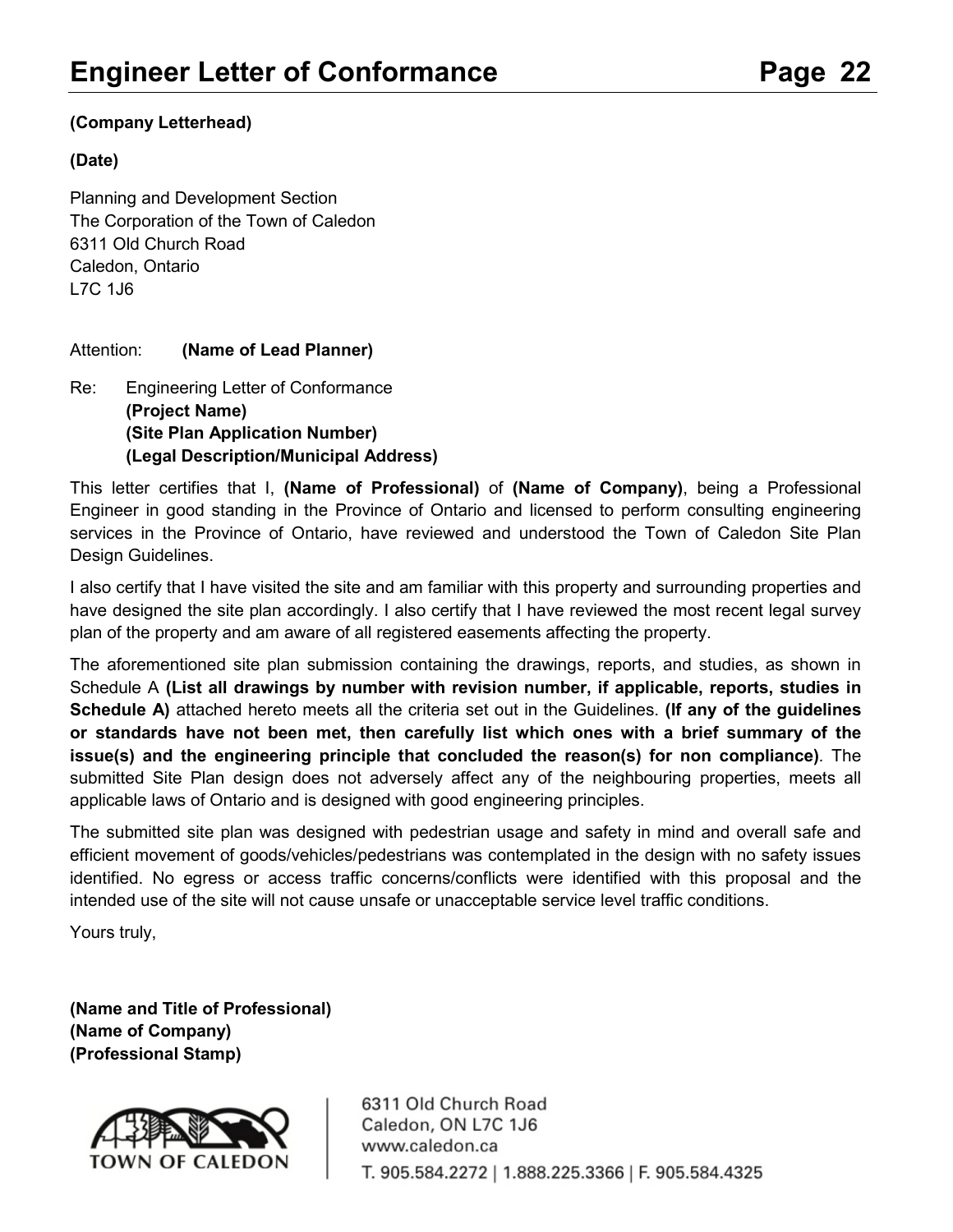#### **(Company Letterhead)**

#### **(Date)**

Open Space and Design The Corporation of the Town of Caledon 6311 Old Church Road Caledon, Ontario L7C 1J6

Attention: **(Name of Lead Planner)**

### Re: Landscape Letter of Conformance **(Project Name) (Site Plan Application Number) (Legal Description/Municipal Address)**

This letter certifies that I, **(Full Name of Professional)** of **(Name of Company)**, being a Professional Landscape Architect in good standing as a full member of the Ontario Association of Landscape Architects, have reviewed and understood the Town of Caledon – Landscape Standards as outlined in the Site Plan Control Manual dated **(Provide Date of Manual)** and the following relevant Urban Design Guidelines: **(List Design Guidelines Reviewed, if Applicable)**. I also certify that I have visited the site, am familiar with this property and surrounding properties and have designed all aspects of the landscape site plan accordingly.

The aforementioned landscape site plan submission containing the following drawings as required in the Site Plan Control Manual **(List all drawings by number with revision number if applicable)** attached hereto meets all the criteria as set out in the 'Site Plan Control Manual'. **(If any of the guidelines or standards have not been met, then carefully list which ones with a brief summary of the issue (s) and the landscape design principle that concluded the reason (s) for non compliance)**.

The submitted 'Landscape Site Plan(s)' design does not adversely affect any of the adjacent properties. The package contained herein also meets all applicable laws of Ontario and has been designed in accordance with sound landscape architectural principles.

Yours truly,

**(Name and Title of Professional) (Name of Company) (Professional Stamp)**

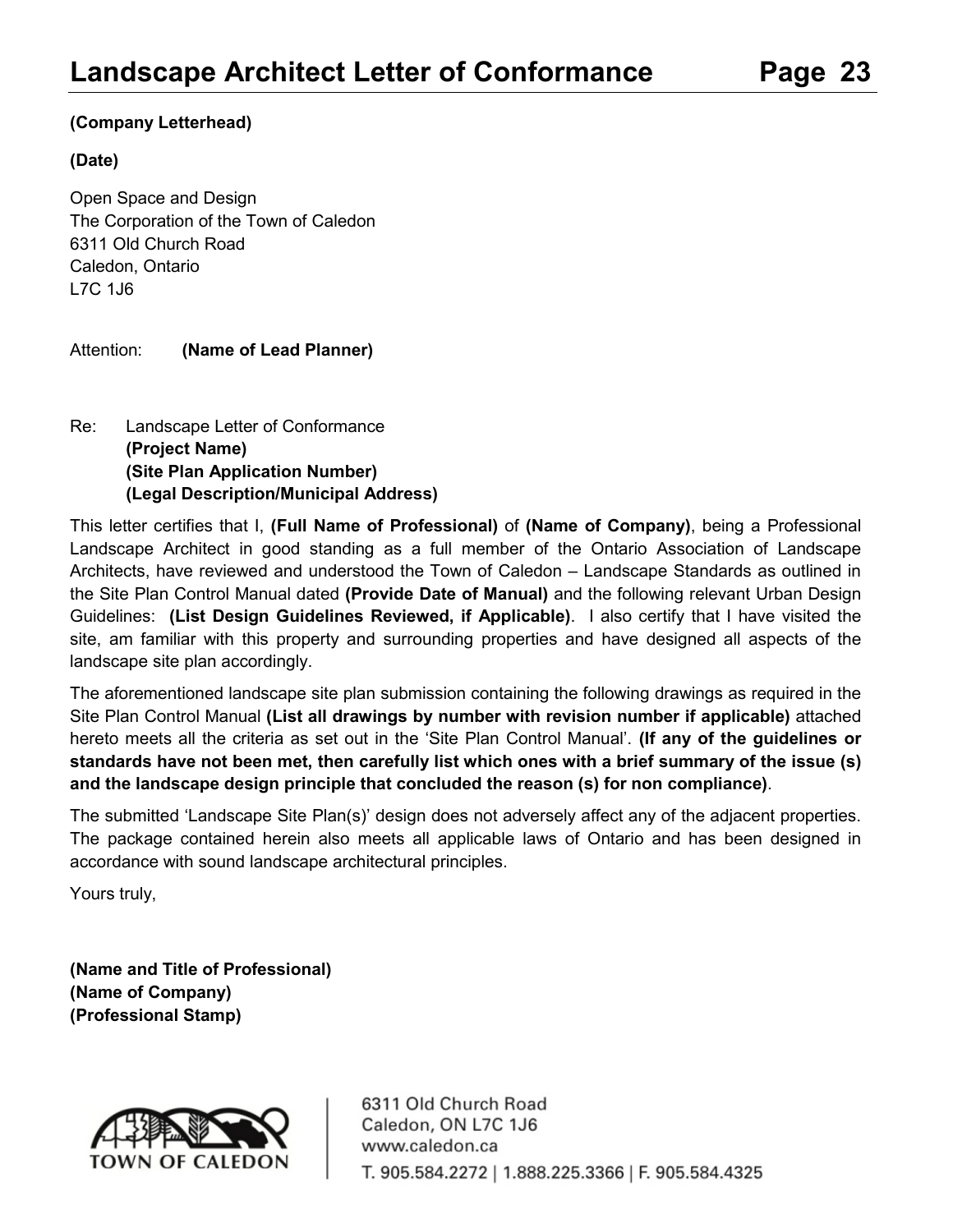The Ontario Building Code Data Matrix shall be completed and stamped by a Professional Architect and/or Engineer and appear on the Site Plan drawing.

| <b>Firm Name:</b> |                                                                    |                                                                                                                                                                 |                         |                        |                                        |                                |                                   |                                                                     |                                          |                                          |
|-------------------|--------------------------------------------------------------------|-----------------------------------------------------------------------------------------------------------------------------------------------------------------|-------------------------|------------------------|----------------------------------------|--------------------------------|-----------------------------------|---------------------------------------------------------------------|------------------------------------------|------------------------------------------|
|                   |                                                                    | <b>Certificate of Practice Number:</b><br>Enter address and contact Information here.<br>The certificate of practice number of the holder is the holders' BDCN. |                         |                        |                                        |                                |                                   |                                                                     | Apply seal and signature here.           |                                          |
|                   | <b>Name of Project:</b>                                            |                                                                                                                                                                 |                         |                        |                                        |                                |                                   | The architect/engineer noted above has                              |                                          |                                          |
|                   | Location (address):                                                |                                                                                                                                                                 |                         |                        |                                        |                                |                                   | exercised responsible control with respect<br>to design activities. |                                          |                                          |
| Item              |                                                                    |                                                                                                                                                                 |                         |                        | <b>Ontario Building Code Data</b>      |                                |                                   |                                                                     |                                          | <b>OBC Reference</b>                     |
| 1                 |                                                                    | <b>Project Description:</b>                                                                                                                                     |                         |                        | Change of Use:                         |                                | <b>New Construction</b>           |                                                                     |                                          |                                          |
|                   |                                                                    |                                                                                                                                                                 |                         |                        | Yes<br>$\Box$                          |                                | Addition<br>Alteration/Renovation |                                                                     |                                          |                                          |
| $\overline{2}$    |                                                                    | <b>Major Occupancy(s):</b>                                                                                                                                      |                         |                        | No                                     |                                |                                   |                                                                     |                                          |                                          |
|                   | (Please Describe)                                                  |                                                                                                                                                                 |                         |                        |                                        |                                |                                   |                                                                     |                                          |                                          |
| 3                 | <b>Building Area:</b>                                              |                                                                                                                                                                 | Existing m <sup>2</sup> |                        | New                                    | m <sup>2</sup>                 | Total                             | m <sup>2</sup>                                                      |                                          |                                          |
| $\overline{4}$    | <b>Gross Area:</b>                                                 |                                                                                                                                                                 | Existing                | m <sup>2</sup>         | $New_\_$                               | m <sup>2</sup>                 | Total                             | m <sup>2</sup>                                                      |                                          |                                          |
| 5                 |                                                                    | <b>Number of Storeys:</b> Above Grade                                                                                                                           |                         |                        |                                        | <b>Below Grade</b>             |                                   |                                                                     |                                          |                                          |
| 6                 |                                                                    | <b>Height of Building:</b>                                                                                                                                      |                         | m                      |                                        |                                |                                   |                                                                     |                                          |                                          |
| $\overline{7}$    |                                                                    | <b>Number of Streets:</b>                                                                                                                                       |                         |                        |                                        |                                |                                   |                                                                     |                                          |                                          |
| 8                 |                                                                    | <b>Building Classification: 3.2.2.</b>                                                                                                                          |                         |                        |                                        | Group:                         |                                   | Division:                                                           |                                          |                                          |
| 9                 | Sprinkler System:                                                  |                                                                                                                                                                 |                         | <b>Entire Building</b> |                                        |                                |                                   |                                                                     |                                          |                                          |
|                   |                                                                    |                                                                                                                                                                 |                         |                        | In Lieu of Roof Rating                 |                                |                                   |                                                                     |                                          |                                          |
|                   |                                                                    |                                                                                                                                                                 |                         | <b>Basement Only</b>   |                                        |                                |                                   |                                                                     |                                          |                                          |
|                   |                                                                    |                                                                                                                                                                 |                         | Not Required           |                                        |                                |                                   |                                                                     |                                          |                                          |
| 10                |                                                                    | <b>Standpipe System:</b>                                                                                                                                        | $\sim$                  | Yes                    | $\Box$<br>No                           |                                |                                   |                                                                     |                                          |                                          |
| 11                | <b>Fire Alarm:</b>                                                 |                                                                                                                                                                 | $\Box$ Yes              |                        | $\Box$ No                              |                                |                                   |                                                                     |                                          |                                          |
| 12                | (Please Describe)                                                  | Fire Fighting Water Supply, as Required by 3.2.5.7., is Provided by Means of:                                                                                   |                         |                        |                                        |                                |                                   |                                                                     |                                          |                                          |
| 13                |                                                                    | High Building per 3.2.6.:                                                                                                                                       | $\Box$ Yes              |                        | No<br>$\sim$                           |                                |                                   |                                                                     |                                          |                                          |
| 14                |                                                                    | <b>Permitted Construction:</b>                                                                                                                                  | $\Box$                  | Combustible            | $\Box$                                 | Noncombustible                 | $\Box$                            | <b>Both</b>                                                         |                                          |                                          |
|                   |                                                                    | <b>Proposed Construction:</b>                                                                                                                                   |                         | $\Box$ Combustible     | $\Box$                                 | Noncombustible                 | $\Box$                            | <b>Both</b>                                                         |                                          |                                          |
| 15                | Mezzanine(s):                                                      |                                                                                                                                                                 | Aggregate Area          |                        |                                        | m <sup>2</sup>                 | % of Floor/Suite                  |                                                                     |                                          |                                          |
| 16                | <b>Occupant Load:</b>                                              |                                                                                                                                                                 |                         | persons                |                                        |                                |                                   |                                                                     |                                          |                                          |
|                   | <b>Based On:</b>                                                   |                                                                                                                                                                 |                         | $m^2$ /person          | ப                                      | Design of Building             |                                   |                                                                     |                                          |                                          |
| 17                | Yes<br><b>Barrier Free Design:</b><br>No (explain)<br>$\mathsf{L}$ |                                                                                                                                                                 |                         |                        |                                        |                                |                                   |                                                                     |                                          |                                          |
| 18                |                                                                    | <b>Spatial Separation - Construction of Exterior Walls</b>                                                                                                      |                         |                        |                                        |                                |                                   |                                                                     |                                          |                                          |
|                   | Wall                                                               | Area of<br>EBF $(m2)$                                                                                                                                           | $L.D.$ (m)              | $L/H$ or<br>H/L        | Max<br>Permitted<br>$%$ of<br>Openings | Proposed<br>$%$ of<br>Openings | FRR (hrs)                         | Comb.<br>Constr.                                                    | Comb.<br>Constr. w/<br>Nonc.<br>Cladding | Nonc.<br>Constr. w/<br>Nonc.<br>Cladding |
|                   | North                                                              |                                                                                                                                                                 |                         |                        |                                        |                                |                                   |                                                                     |                                          |                                          |
|                   | South                                                              |                                                                                                                                                                 |                         |                        |                                        |                                |                                   |                                                                     |                                          |                                          |
|                   | East<br>West                                                       |                                                                                                                                                                 |                         |                        |                                        |                                |                                   |                                                                     |                                          |                                          |
|                   |                                                                    |                                                                                                                                                                 |                         |                        |                                        |                                |                                   |                                                                     |                                          |                                          |

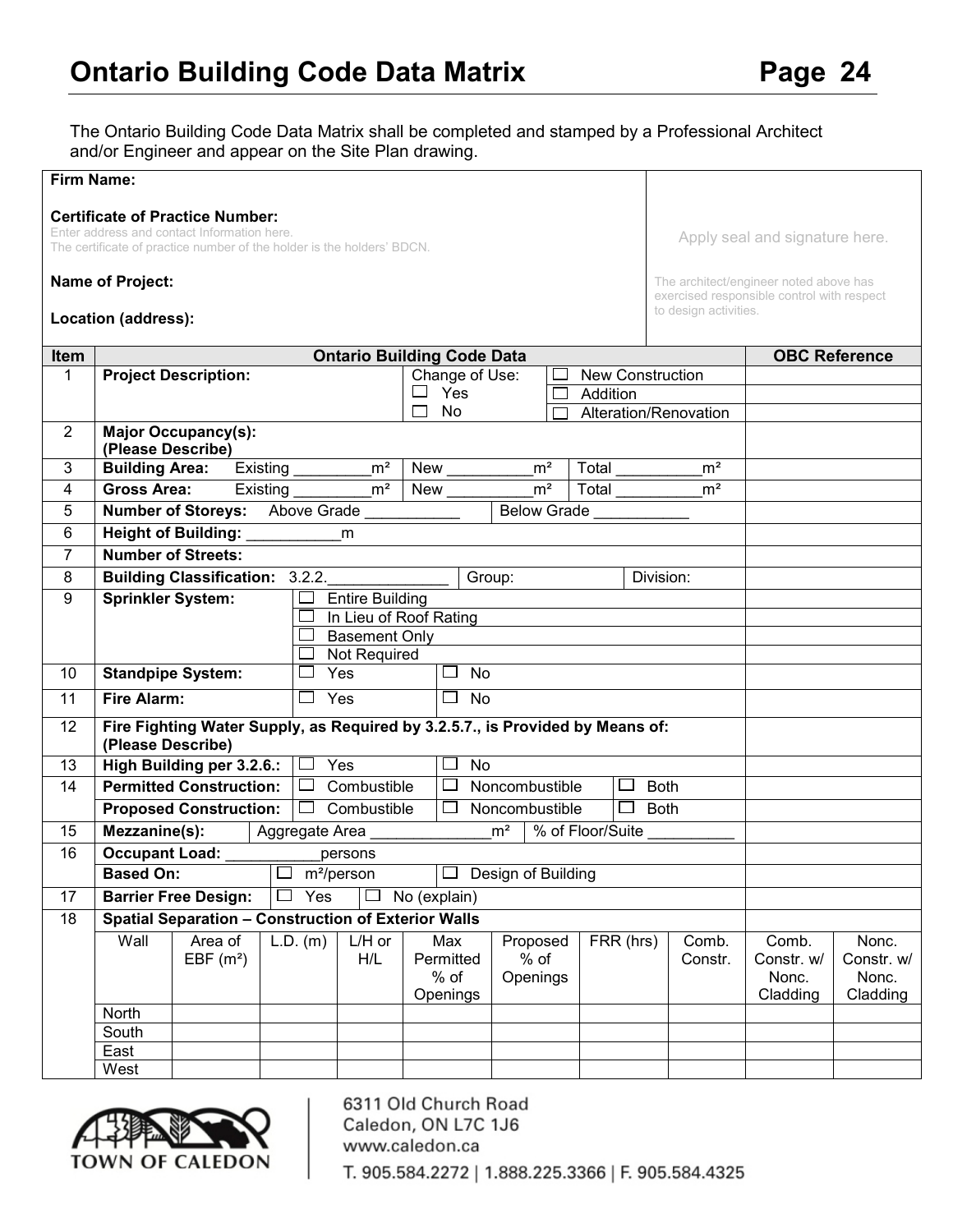A complete and full Zoning By-law Matrix must appear on the Site Plan drawings. Please refer to the Zoning By-law for a list of zone standards applicable to the site.

| <b>Zone Standard</b>                                     | <b>Requirements</b>                         | <b>Proposed</b> |
|----------------------------------------------------------|---------------------------------------------|-----------------|
| Lot Area (min)                                           |                                             |                 |
| Lot Frontage (min)                                       |                                             |                 |
| Building Area (max)                                      |                                             |                 |
| Front Yards (min)                                        |                                             |                 |
| Exterior Side Yards (min)                                |                                             |                 |
| Rear Yards (min)                                         |                                             |                 |
| Interior Side Yards (min)                                |                                             |                 |
| Gasoline Pump Island, Accessory<br>Setbacks (min)        |                                             |                 |
| Accessory Open Storage Area Setbacks<br>(min)            |                                             |                 |
| Accessory Outside Sales or Display Area<br>Setback (min) |                                             |                 |
| <b>Building Heights (max)</b>                            |                                             |                 |
| Landscaping Area (min)                                   |                                             |                 |
| Planting Strip Width (min)                               |                                             |                 |
| <b>Planting Strip Location</b>                           |                                             |                 |
| Driveway Setbacks (min)                                  |                                             |                 |
| Parking Space Setback (min)                              |                                             |                 |
| <b>General Provisions</b>                                |                                             |                 |
| <b>Accessory Uses</b>                                    |                                             |                 |
| <b>Garbage Enclosures</b>                                |                                             |                 |
| <b>Parking Loading &amp; Delivery Standards</b>          |                                             |                 |
| Applicability                                            |                                             |                 |
| Non-Residential Parking Requirements                     |                                             |                 |
| <b>Barrier Free Parking</b>                              |                                             |                 |
| Illumination                                             |                                             |                 |
|                                                          | 6311 Old Church Road<br>Caledon, ON L7C 1J6 |                 |



www.caledon.ca T. 905.584.2272 | 1.888.225.3366 | F. 905.584.4325